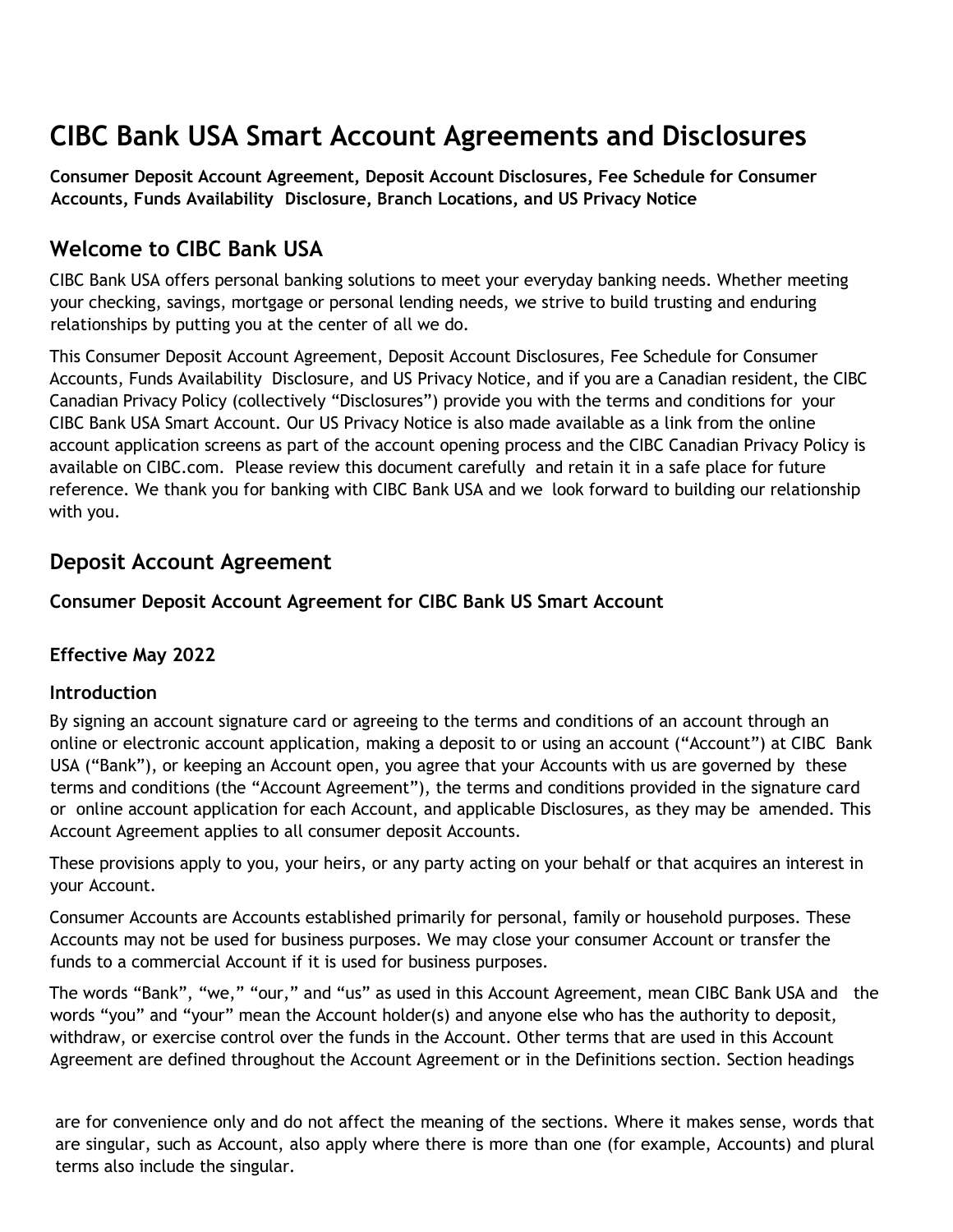The CIBC logo is a registered trademark of CIBC.

### **Definitions**

The following terms have the meanings stated below when used in this Account Agreement:

- **ACH** means the United States Automated Clearing House Network.
- **Affiliate** means any entity that controls, is controlled by, or is under common control with the Bank, whether directly or indirectly.
- **Applicable Law** means applicable United States federal ("Federal") law and Illinois law (when it is not superseded by Federal law), and applicable rules and regulations, including but not limited to, those issued by the Board of Governors of the Federal Reserve System ("Federal Reserve") and other Federal banking regulators, the State of Illinois, and applicable clearinghouse and card association rules. State ("State") as used in this Account Agreement refers to a state in the United States. Where State law supersedes Federal or Illinois law, the laws of the State where your Account is maintained will govern. Your Account is maintained at the branch where it was opened, unless we notify you otherwise. If you opened your Account by mail, Internet or other remote means, your Account is maintained at the branch in the State where you live if we have a branch in that State. If we do not have a branch in that State or you do not live in the United States, your Account is maintained in Illinois.
- **Business Day** means Monday through Friday, excluding Federal holidays, even though we may be open on a Saturday or Sunday. Transactions on Saturday, Sunday and Federal holidays are posted on the next Business Day.
- **Check** means check, draft, electronic image, or other negotiable instrument, including substitute checks, deposited to or debited from your Account.
- **Item** means any transaction posted to your Account, including Checks, in-person withdrawals or transfers, ATM transactions, credit or debit card transactions, preauthorized electronic funds transactions, ACH entries, or any other credits or debits to your Account.
- **Losses** means any loss, cost, liability, claim, damage or expense (including reasonable attorneys' fees and court costs).
- **Overdraft** means a negative balance in your account that results when the available funds in your account are less than the amount of any Item(s) that are presented for payment and paid by the Bank.
- **Overdraft Fee** means the fee charged when the Bank pays an Item charged to your Account resulting in an Overdraft, rather than returning the Item.
- **New Deposit Account** means a deposit account that has not been open for longer than 90 calendar days. This definition is applicable only to external transfers as outlined within this Account Agreement.
- **NSF (Non-Sufficient Funds) Fee** means the fee charged when an Item presented for payment exceeds the available funds in your Account and the Bank returns the Item unpaid.

### **Agreement to Arbitrate**

**Please read this agreement to arbitrate carefully. Unless you opt out of this agreement to arbitrate, you and we are agreeing to binding arbitration, waiving the right to have our claim or dispute litigated** in any court, except small claims court, waiving any rights to a jury trial and waiving any right to bring **or participate in any class or other representative action. Your right to opt out of this agreement to arbitrate is described below.**

### **Claims or Disputes Subject to Arbitration**

This agreement to arbitrate applies to all claims or disputes (collectively "Claims") between you and us related to your Account. This includes, but is not limited to, transactions, any related product or service,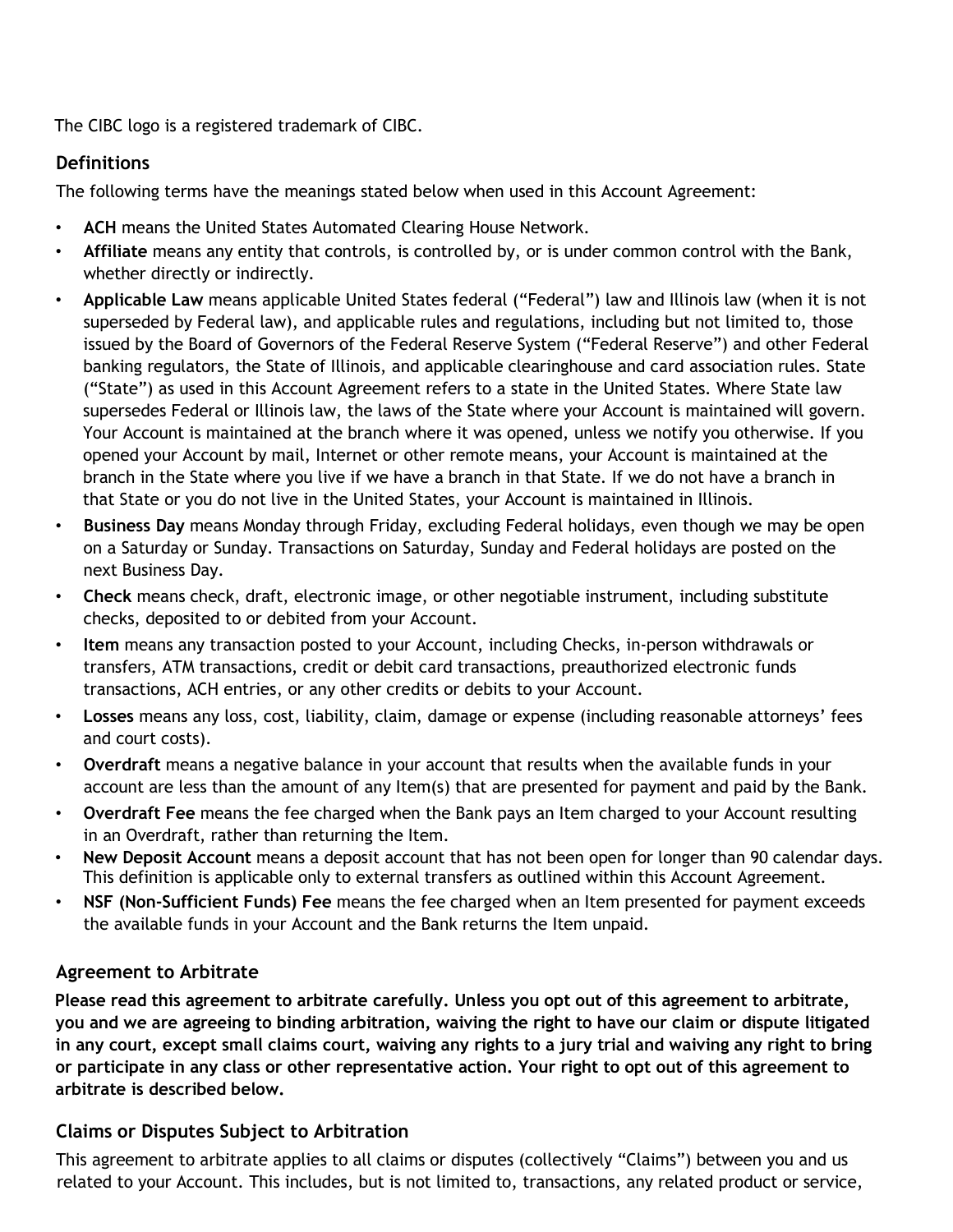this Account Agreement, any prior deposit account agreement with us, any disclosures, or advertising regarding your Account. This agreement to arbitrate applies regardless of the legal theory the Claims are based on or whether they arose in the past, may currently exist, or arise in the future. If a third party is also involved in a Claim between you and us, then the third party's Claim will also be decided in arbitration, and the third party must be named as a party as required under the rules for the arbitration. The arbitrator will decide all issues, including the arbitrability of Claims or the scope, and enforceability of this agreement to arbitrate, the interpretation of the prohibition of class and representative actions, and non-individualized relief.

Any Claim that the Bank or you filed individually in a small claims court to recover an amount less than \$5,000 is not subject to this agreement to arbitrate if the Claim remains in the small claims court's jurisdiction and proceeds on an individual basis.

### **Arbitration Process**

The party filing an arbitration claim must select either JAMS or the American Arbitration Association ("AAA") as the arbitrator. That organization will apply its rules of procedure in effect at the time the arbitration claim is filed. If you initiate the arbitration, you must notify us in writing at **CIBC Bank USA, 120 South LaSalle Street, Chicago, Illinois 60603, Attention: Legal Department/Legal Process.**

If we initiate the arbitration, we will notify you in writing at your last known address. You can obtain the arbitration rules and additional information about initiating arbitration by contacting the following arbitration organizations:

#### *American Arbitration Association*

1-800-778-7879 (toll-free) Websit[e:](http://www.adr.org/) [www.adr.org](http://www.adr.org/)

### *JAMS*

1-800-352-5267 (toll-free) Websit[e:](http://www.jamsadr.com/) [www.jamsadr.com](http://www.jamsadr.com/)

If there is a conflict between the rules of procedures and this agreement to arbitrate or the Account Agreement, this agreement to arbitrate and the Account Agreement will control. If JAMS or the AAA is unable to handle the Claim for any reason, then the Claim will be arbitrated by a neutral arbitrator selected by agreement of the parties pursuant to the AAA rules of procedure. If the parties cannot agree on an arbitrator, one will be selected by a court in accordance with the Federal Arbitration Act (the "FAA").

A single arbitrator will conduct the arbitration and will use applicable substantive law, including the Uniform Commercial Code, consistent with the FAA and the applicable statutes of limitations or conditions precedent to suit, and will honor claims of privilege recognized at law. The arbitrator will have the power to award to a party any damages or other relief provided under applicable law.

Neither you nor we may disclose the existence, content or results of any arbitration except as required by Applicable Law, as necessary for judicial review or as we may be required in the ordinary course of our business.

The arbitrator's decision will be final and binding on the parties. A party can file a written appeal to the arbitration administrator within 30 days after the award is issued. The appeal must request a new arbitration in front of three neutral arbitrators designated by the same arbitration administrator. Any final arbitration award will be binding on the parties and enforceable by any court with jurisdiction.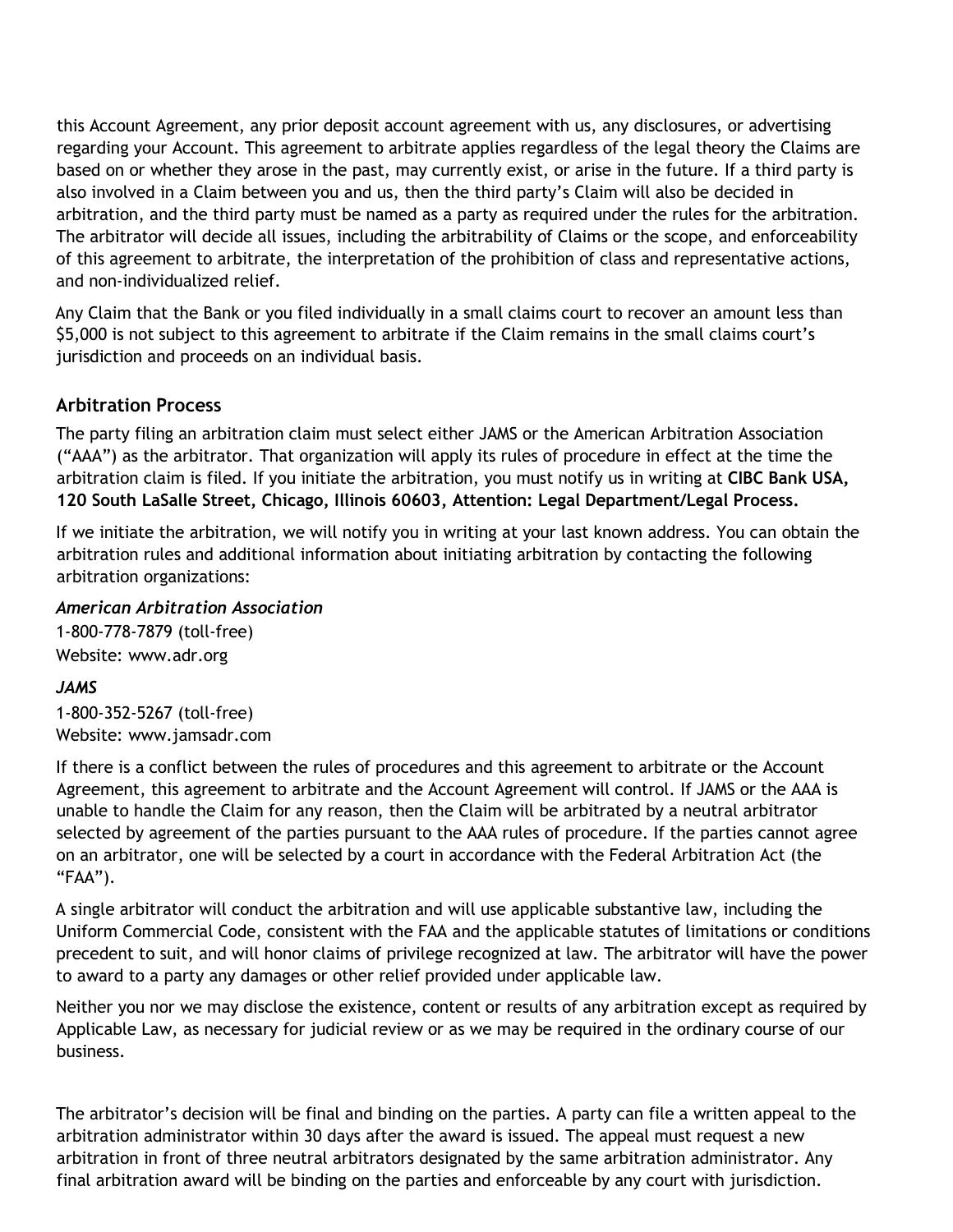### **Costs and Expenses**

The party initiating the arbitration will pay the initial filing fee. All other fees and costs will be allocated in accordance with the rules of the arbitration forum. However, we will advance or reimburse filing and other fees if the arbitrator rules that you cannot afford to pay them or finds other good cause for requiring us to do so, or if you ask us and we determine there is good reason to do so.

### **No Class Actions and Representative Procedures**

**You and we agree not to: (i) seek to proceed on any claim in arbitration as a class claim or class action or other comparable representative proceeding; (ii) seek to consolidate in arbitration any claims involving separate claimants (except for claimants who are on the same account), unless all parties agree; (iii) be part of, or be represented in, any class action or other representative action brought by anyone else; nor (iv) seek any award or remedy in arbitration against or on behalf of anyone who is not a named party to the arbitration. If these terms regarding class or representative procedures are legally unenforceable for any reason with respect to a claim, then this agreement to arbitrate will not apply to that claim.**

### **Governing Law, Severability, and Amendments to this Agreement**

You and we agree that our relationship includes transactions involving interstate commerce and that these arbitration provisions are governed by, and enforceable under, the FAA. To the extent State law is applicable, Applicable Law governs this agreement to arbitrate.

This agreement to arbitrate shall survive: (i) termination or changes to your Account or any related products and services we provide; (ii) the bankruptcy of any party; and (iii) the transfer or assignment of your Account, or any related products or services we provide.

No provision of this agreement to arbitrate may be amended (except notice information), severed or waived without a written agreement between you and us. If we had written notice of a Claim prior to the effective date of an amendment, the amendment will not apply to that Claim.

### **Opt Out Procedures**

You have the right to opt out of this agreement to arbitrate if you tell us within 60 days of opening your account (or within 60 days of the effective date of this agreement to arbitrate, if your account was already open). If you want to opt out, write to us at **Client Support Center, CIBC Bank USA, 6825 West 111th Street, Worth, Illinois 60482**.

The opt out notice must include your name, address and the Account number(s) to which the opt out applies. If you opt out of this agreement to arbitrate, all other parts of your Account Agreement continue to apply.

## **General Terms**

### **Consumer Deposit Accounts**

The Bank offers a variety of checking, money market, savings, and certificate of deposit (also called certificates or CDs) Accounts. Detailed terms of your Accounts are included in the Deposit Account Disclosures included in this document. If you open a certificate of deposit Account, additional information is included on the confirmation for your certificate of deposit. We recommend that you print and retain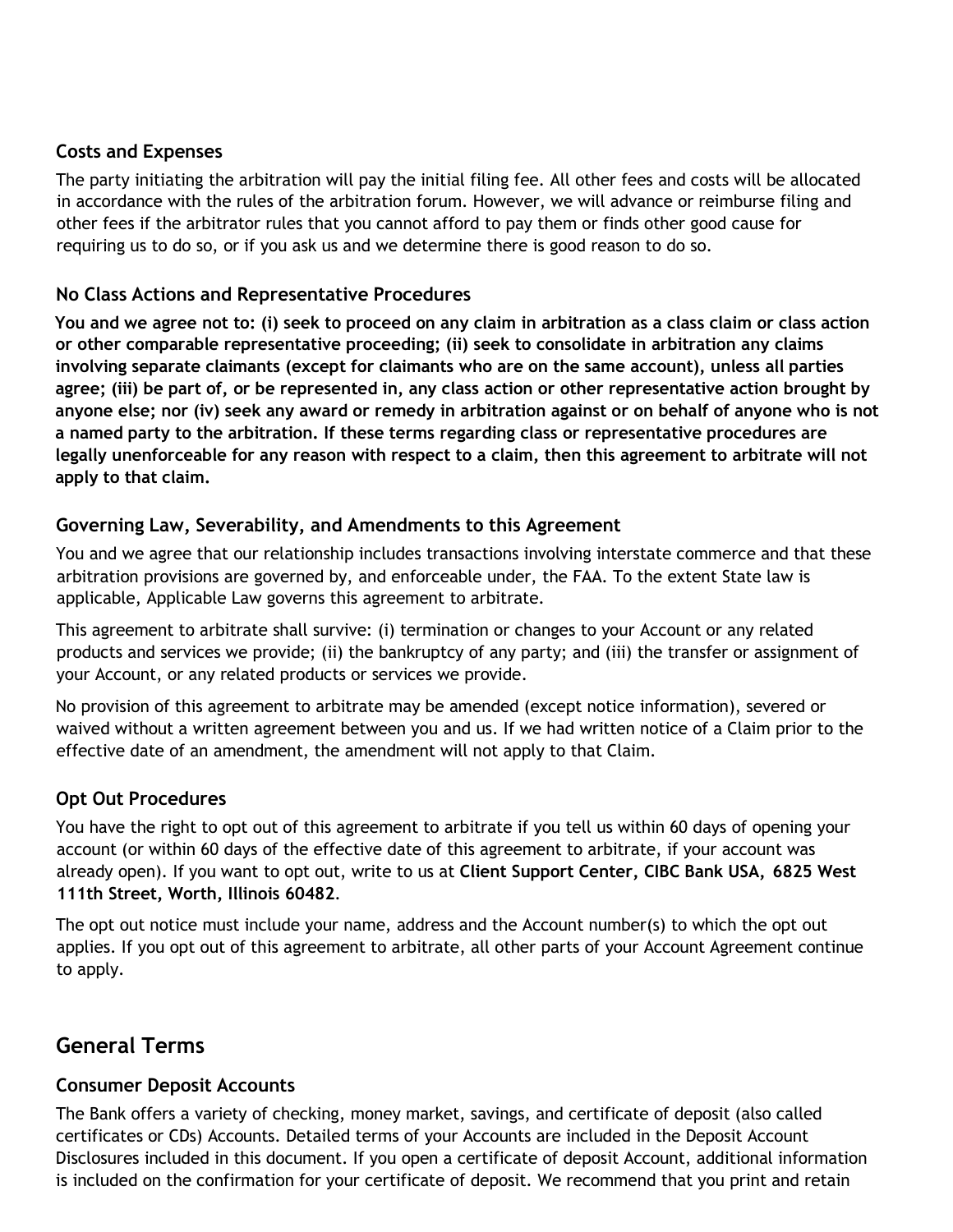this page for your records. Account fees are stated in the Deposit Account Disclosures for your Account and other charges are listed in the Fee Schedule for Consumer Accounts. The Deposit Account Disclosures and Fee Schedule for Consumer Accounts are included as part of this document.

#### *Checking Account Sub-Accounts*

The Bank may create two sub-accounts for checking Accounts: a transaction sub-account and a nontransaction sub-account. Except as stated in this section, all of the provisions of this Account Agreement and the Deposit Account Disclosures still apply to your checking Account. If your checking Account earns interest, the same interest rate will apply to both sub-accounts. If your checking Account does not earn interest, no interest will be paid on either sub-account.

The Bank will transfer funds in the transaction sub-account to the non-transaction sub-account when these funds are not needed to pay checks, debits, or other Items drawn on your checking Account. We may establish a maximum balance for the transaction sub-account and transfer any funds that exceed that amount to the non-transaction sub- account. We may periodically reallocate the balances between the sub- accounts to make funds available in your checking Account to pay checks, debits and other Items drawn on your checking Account. Only the Bank can access the non-transaction sub-account. These transfers will be the only transactions on the non-transaction sub-account.

Only six transfers per statement cycle period are permitted from the non-transaction sub-account. When a sixth transfer is made from the non-transaction sub-account during a statement cycle period, all of the funds in the non-transaction sub-account will be transferred to the transaction sub-account.

### **Account Ownership**

CIBC Bank USA Smart Accounts must be owned in the name of one or more natural people, either individual or as a joint tenancy with right of survivorship.

Accounts cannot be owned by a trust, or established as a fiduciary or custodial account. Authorized signers cannot be designated for the Accounts except due to death or incompetency of an Account owner or otherwise required by law.

### *Individual Accounts*

An individual Account is owned by one person who holds the Account primarily for personal, family or household purposes. Unless there is specific written authorization approved by the Bank, only the person signing the signature card may withdraw funds from the Account or conduct any other Account transactions with the Bank. If the Account holder dies, the balance in the Account belongs to his or her estate. We require appropriate documentation before we release any funds to an estate.

#### *Joint Tenancy Accounts*

An Account with more than one Account holder will be established as a joint tenancy with right of survivorship under Applicable Law. (Right of survivorship is not applicable if an account holder is a Quebec resident at time of death.) Any funds deposited to the Account by any Account holder are considered owned by all of the joint tenants, with the right of survivorship, and not as tenants in common. The Bank may act upon the written direction of any one Account holder and may pay funds to any Account holder. Each Account holder may make deposits and withdraw from the Account. Any action by any Account holder shall be binding upon all Account holders. Each Account holder agrees to release the Bank from all liability in connection with any payments the Bank makes to any joint tenant. If a joint tenant dies, the balance in the Account passes to the remaining joint Account holders as joint tenants with right of survivorship.

### **People Permitted to Transact on an Account**

#### *Power of Attorney*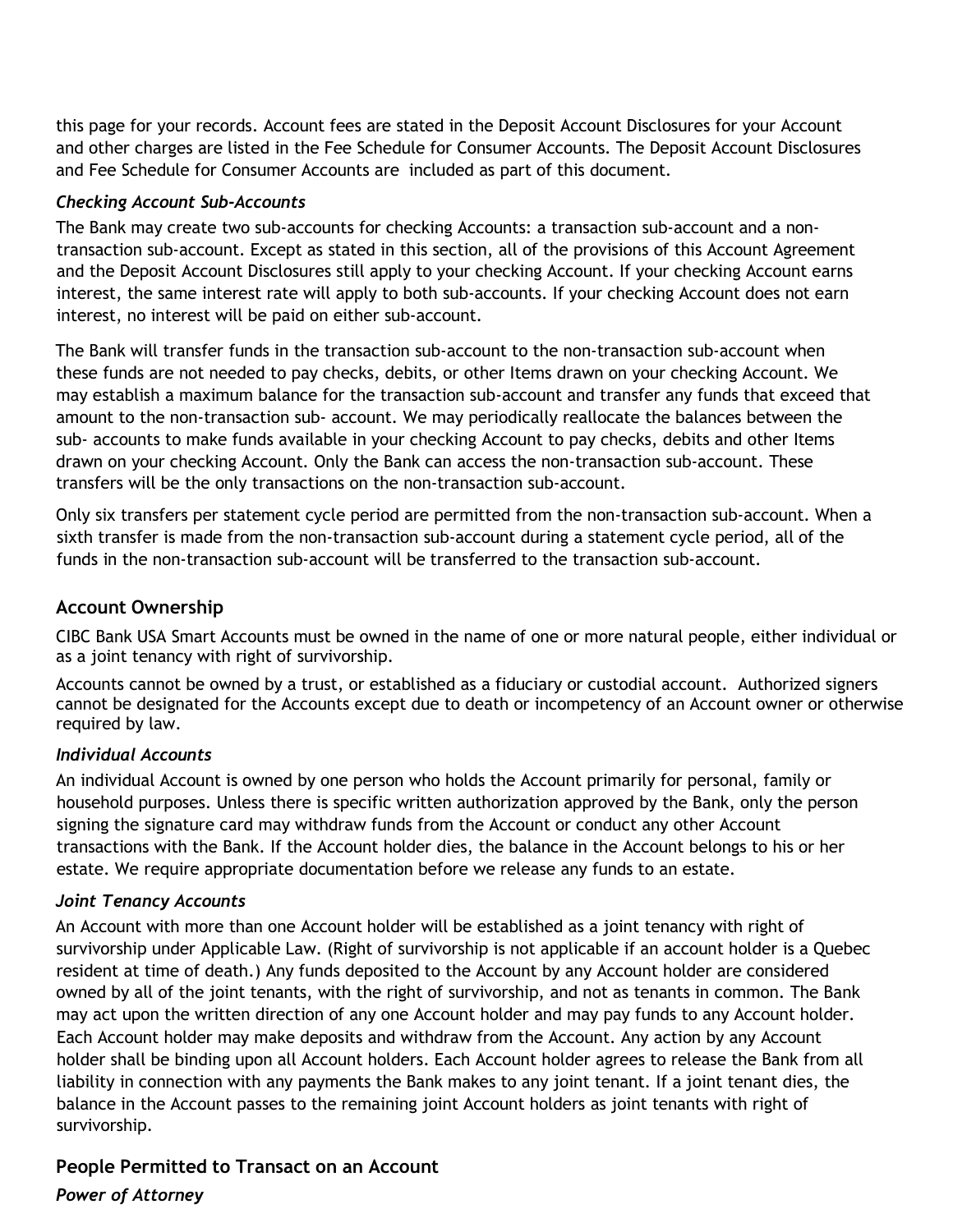At our discretion, we may permit a duly appointed agent under a power of attorney document to transact on your behalf on your Account in accordance with Applicable Law after the Account is opened. The power of attorney document must be acceptable to us. We may continue to honor the transactions of the agent until we receive, and have a reasonable opportunity to act on, written notice or actual knowledge of the termination of the agent's authority or the death of the Accountholder. We are not responsible for any loss or damage you may incur because we followed instructions of an agent acting under a power of attorney.

#### *Death or Incompetence*

You must notify us immediately if any person who is authorized to conduct transactions on your Account dies or becomes legally incompetent. We may continue to honor Checks, Items, and instructions on the Account until we have knowledge of the death or incompetent status and have a reasonable opportunity to act on that information. We may place a hold on the funds in the Account or prohibit further transactions until we receive acceptable documentation of the death or incompetence and who may transact on the Account.

#### **Deposits**

You may make deposits in person, by mail, or through other means we make available to you. Additional restrictions on deposits to certain types of Accounts may be stated in the Deposit Account Disclosures and Consumer ATM and Debit Card Agreement. The Bank may refuse to accept or may return any Check or other Item for deposit, including those Items that are not properly endorsed. All Checks for deposit should be endorsed by everyone to whom they are made payable. We may accept any Item for deposit payable to any Account holder on the Account, even if it is not endorsed by you and if an endorsement is made electronically or by other computer or mechanical device. You agree that the Bank may endorse and accept these Items and agree to hold the Bank harmless for supplying or guaranteeing your missing endorsement or for accepting illegible or improper endorsements on Items deposited into your Account. At our option, we may refuse Items that are endorsed by third parties or require that they be verified or guaranteed. You warrant that all endorsements are genuine. You authorize the Bank to accept any Item without a written signature, such as an electronic check conversion transaction with an electronic signature, that is converted to an electronic fund transfer, or where the Bank cannot examine the signature. The Bank is not bound by any conditional or restrictive endorsement on a Check you deposit, or for any endorsement "without recourse."

For New Deposit Accounts, credits received from Automated Clearing House (ACH) debit transactions will be available on the eleventh Business Day after the date of deposit. For example, if you conduct an ACH debit transfer, the funds that are transferred from another financial institution to your Account at CIBC Bank USA will not be available until the eleventh Business Day after the date of deposit. When your Account is no longer considered a New Deposit Account, provided the Account is in good standing, the 10 Business Day hold on funds credited due to ACH debits will no longer apply and credits received from ACH debit transactions will be available on the third Business Day after the date of deposit. Please refer to the Funds Availability Disclosure for additional availability information applicable to your Account.

We may choose to take an Item for collection rather than for deposit. If so, we will credit your Account for the Item when the Bank receives payment for the Item from the issuing bank. We will give you provisional credit for Checks and any other non-cash Items (including Items drawn on the Bank) deposited at the Bank until we receive final collection for the Item. We may reverse provisional or final credit for Items that are returned unpaid and may charge a fee for a returned deposited Item as provided in the Fee Schedule for Consumer Accounts. You agree to pay any fees for collecting your deposit. If a deposited Item is returned unpaid, we may convert it to an electronic payment and redeposit it as an ACH entry.

This conversion and any related fees will not be considered electronic fund transfers.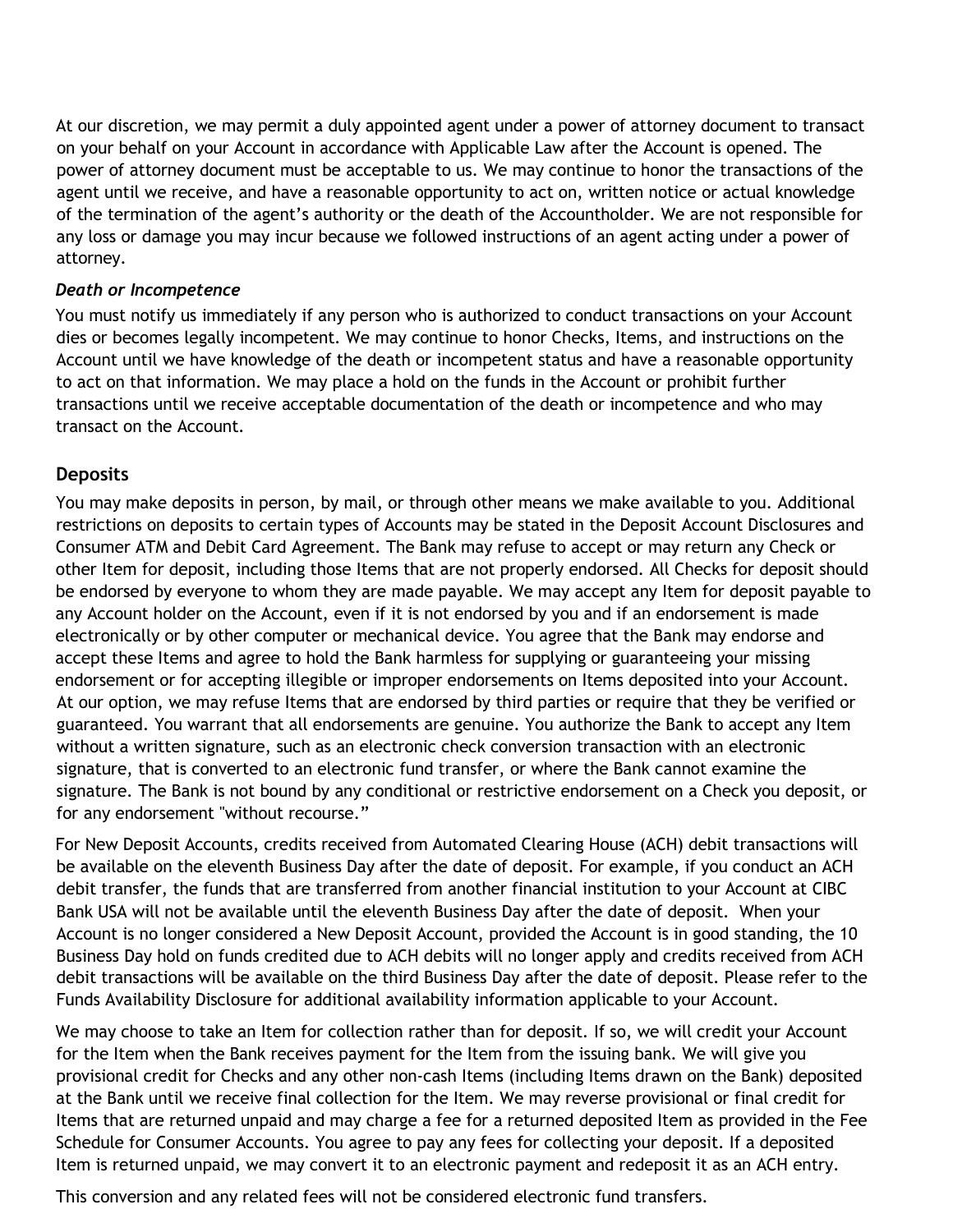If any deposit made to your Account under a direct deposit plan is required to be returned to the depositor, including the Federal government, you authorize us to deduct the returned amount and any applicable fee from your Account, or any other Account you have with us, at any time without prior notice, except as prohibited by law. We may also use any other legal remedy to recover these amounts.

Deposits received at our night depositories are not considered received by the Bank until we remove and record them. All transactions received after our "daily cut-off time" on a Business Day, or that we receive on a day we are not open for business, will be considered received on the next Business Day. Our daily cut-off times are stated in the Funds Availability Disclosure.

We are not liable for the loss or destruction of any Item we cash or collect for you or the conduct of another bank or person in connection with the Item. You agree to cooperate with us to locate or replace any Item that we lose or that is lost or misrouted during the collection process.

The Bank may charge your Account for the amount of an Item that is lost or misrouted during the collection process (and reverse any accrued interest in connection with the Item).

### **FDIC Deposit Insurance**

Your deposits are insured up to the applicable limits under the Federal Deposit Insurance Corporation ("FDIC") insurance coverage rules based on the category of account ownership. More information and tools to determine FDIC insurance coverage can be obtained from the FDIC on its web site at [www.fdic.gov](http://www.fdic.gov/) or by calling 1-877-ASK-FDIC or 1-800-925-4618 (for the hearing impaired). Our Bankers can also provide you with information about FDIC insurance coverage on your Accounts.

### **Withdrawals**

Generally, any Account holder or Authorized Signer on an Account may withdraw or transfer all or any part of the available balance in the Account at any time. Your available balance is the balance in your Account after deducting 1) deposits that are not yet available for withdrawal under our Funds Availability Disclosure, 2) pending transactions (such as debit card purchases) that the Bank has authorized but have not yet been paid from your Account, and 3) any holds on your Account. The available balance does not reflect all of your outstanding Checks, automatic bill payments (including ACH and recurring debit card transactions) or other transactions that you have authorized but have not yet been paid from your Account. Additional restrictions on withdrawals from Accounts are stated in the Deposit Account Disclosures.

Only one signature is required for withdrawals from any Account even if the signature card for the Account or other documents state that more than one signature is required.

We may refuse any withdrawal or transfer request that is not on forms required by the Bank, is by a method we do not permit, exceeds the frequency limitations, or is for an amount greater or less than any withdrawal limitations. We may close your Account for transactions that do not follow these requirements, even if we permit some of these transactions. We use the date the transaction is completed by us, not the date you initiate it, to determine the frequency of transactions. We may pay any Item drawn against your Account that would be a substitute check if it did not contain an error or defect. See our Funds Availability Disclosure for information about when you can withdraw funds you deposit into your Account.

We may require advance notice of large cash withdrawals and may require that you provide adequate security when you accept the cash. Under Federal regulations, we may also require seven days prior written notice for withdrawals from an interest-bearing Account other than a demand deposit Account.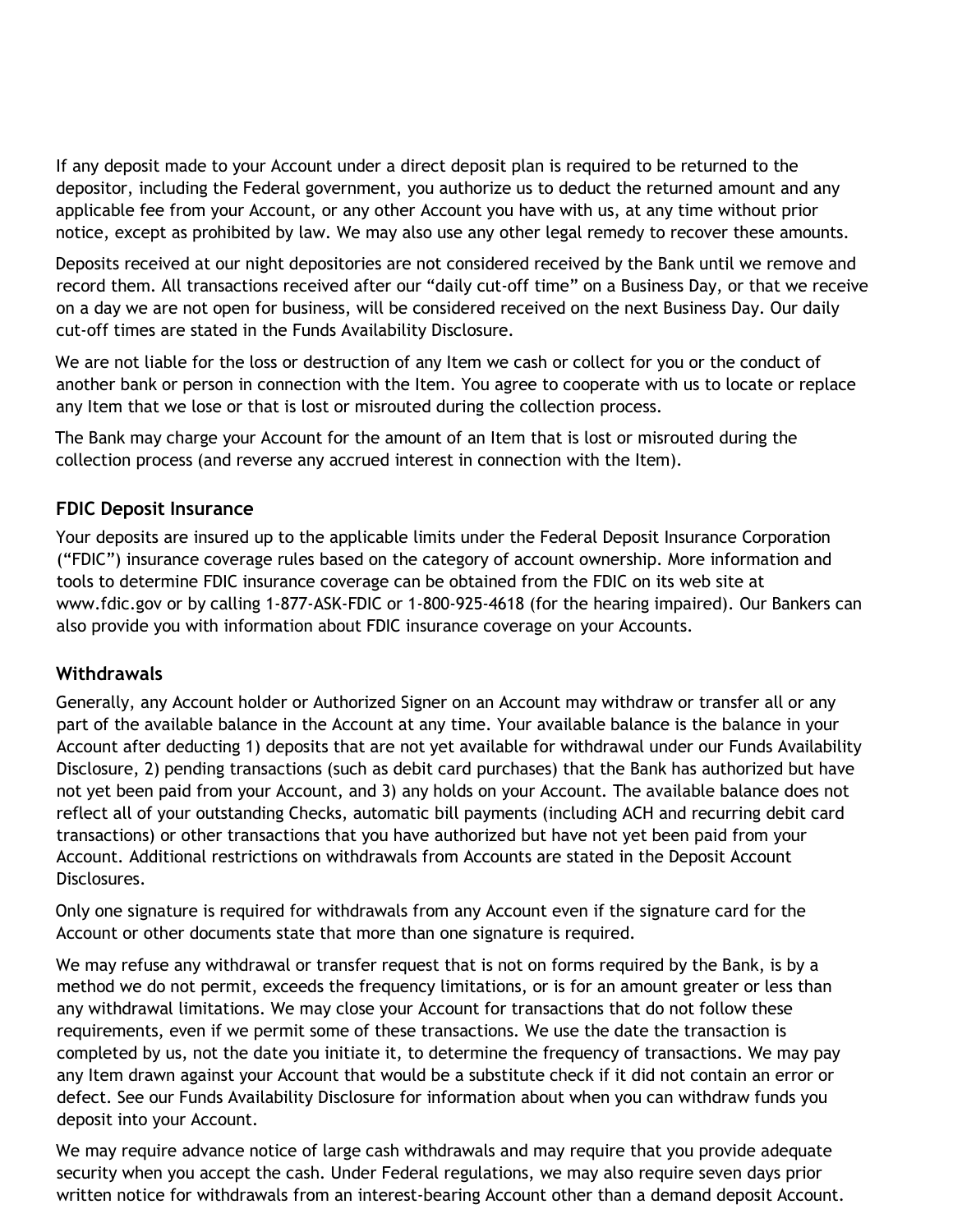Withdrawals from a certificate of deposit prior to maturity may be restricted and subject to a penalty as provided in the Deposit Account Disclosures or the pre-maturity notice you received prior to renewal of your CD.

### **Posting Order and Payment of Items from Your Account**

We generally process Items drawn on your Account on the Business Day they are received by us, in the following order: First, we will process wire transfers, debit card transactions, ATM withdrawals, cash withdrawals made at one of our branches and checks drawn on your Account that are cashed at one of our branches; and Second, we will post checks not included above, ACH transactions and CIBC NetBanking bill payment transactions. Within each of these categories, Items without serial numbers will be paid in the order that we receive them. Checks with check numbers will be paid in check number order, from the lowest number to the highest number. The order in which Items are paid is important because it may result in Overdraft Fees or Non-Sufficient Funds (NSF) Fees if you do not have sufficient funds available in your Account to pay the Items.

### **Overdrafts**

We have no obligation to pay any Item unless you have sufficient funds available in your Account to pay the Item when it is presented. If there are insufficient funds in your Account to pay the Item (excluding card transactions), we may, at our discretion, pay the Item and create an Overdraft in your Account or return the Item for non-sufficient funds.

We encourage you to keep careful records to help you avoid authorizing debits to your Account without sufficient funds.

### **Statements and Limits on Claims**

The Bank will send or make your Account statements available to you at the current address listed in our records or electronically as separately agreed to with the Bank. If there is more than one Account holder, we will send the periodic Account statement to the first Account holder listed on the signature card only, unless you direct us in writing to send the statement to a different Account holder. Contact us immediately if you do not receive your Account statement. See the Notices, Address or Name Changes section for information on changing your mailing address.

### *Your Responsibilities Regarding Statements and Unauthorized Transactions*

This section does not apply to electronic fund transfers that are subject to Regulation E.

You are responsible for reviewing your Account statements, including all transactions, and notifying us of any errors, unauthorized signatures, alterations, forgeries, fraud, or other claims as soon as possible. If you do not contact us about an error or claim within 30 days from when we first send or make your statement available to you, the Bank is not liable for any claims for transactions or errors included in that statement. Also, if you do not notify us within this 30 day period, the Bank is not responsible for any additional Items with unauthorized signatures or alterations by the same person as those included in your statement. You agree not to bring any legal action or proceedings against us regarding any error or unauthorized transaction more than one year after the date we send or make available to you the statement, notice, or other record of the transaction. You must notify the Bank by calling us at 877-448-6500 or writing to us at CIBC Bank USA, 6825 W 111th St. Worth, IL 60482, Attention: Customer Support Center.

If you claim a credit or refund because of a forgery, alteration, or any other unauthorized withdrawal, you must provide us with sufficient information, sign an affidavit, and cooperate with our investigation of your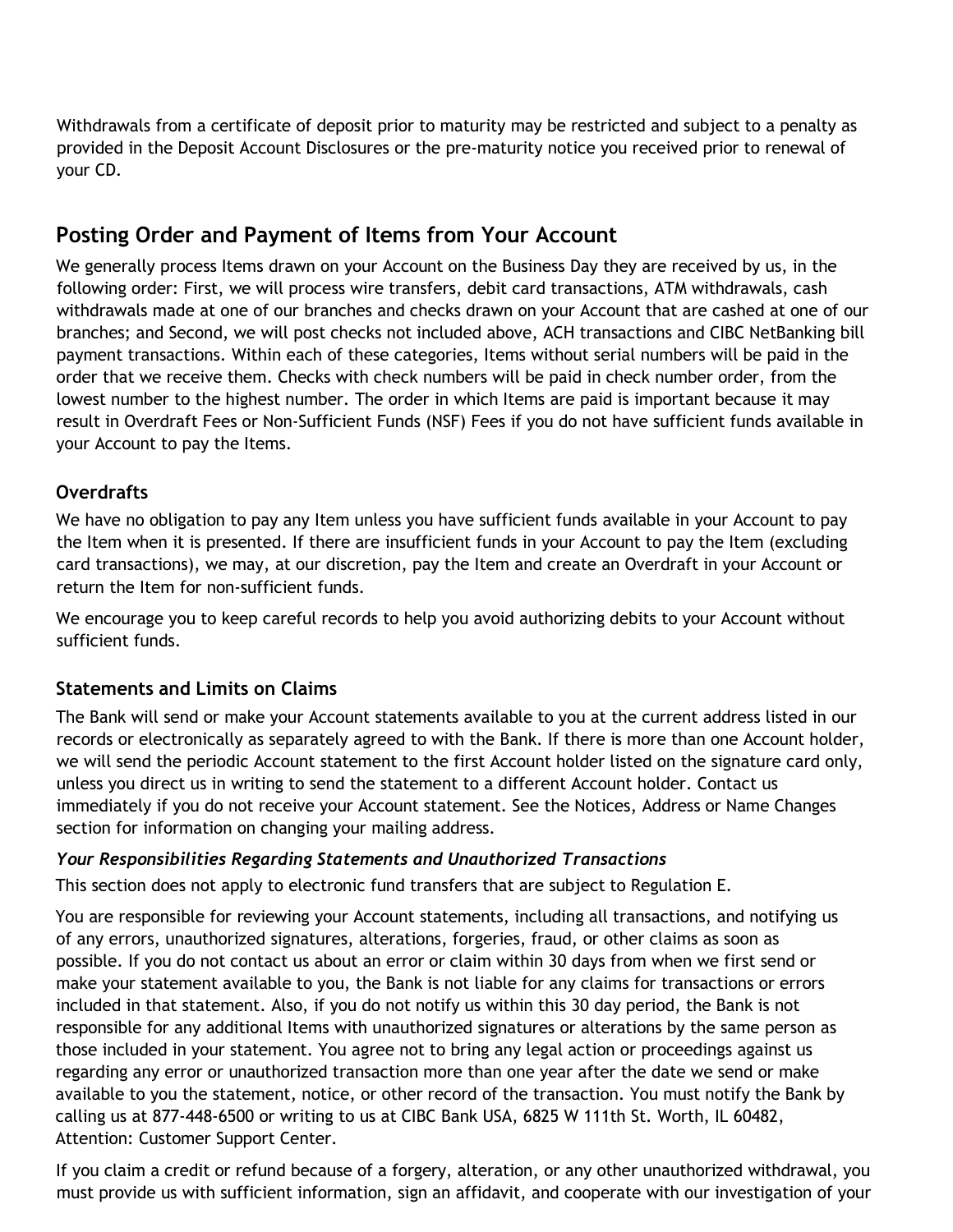claim. You also agree to file a police report. We will have a reasonable period of time to investigate the facts and circumstances surrounding any claim of loss. You must pursue your rights against any other party related to your claim or, at our option, assign them to us so that we may pursue them. Any liability of the Bank for the claim will be reduced by the amount you recover or are entitled to recover from another party.

**If you fail to report an error or unauthorized transaction within 30 days after we make your account statement available to you, you are precluded from asserting the error or unauthorized transaction against us. Your failure to notify us within this time period will be deemed conclusive proof that you failed to exercise reasonable care in examining your statement.**

### *Unauthorized Transactions or Errors for Electronic Fund Transfers or Substitute Checks*

The period in which you must notify us if your statement shows an unauthorized transaction or error may be different for an electronic funds transfer or substitute check. For information on electronic fund transfers errors or unauthorized transaction claims, refer to the consumer liability and error resolution provisions in the Electronic Funds Transfers section of this Account Agreement. For online banking transaction errors or unauthorized transaction claims, refer to the CIBC NetBanking Services Agreement.

### **Fees and Charges**

You agree to pay any applicable fees and charges. We may deduct all charges in connection with your Account (collectively, "Charges") directly from the Account balance immediately when incurred, without prior notice to you, even if this causes your Account to be overdrawn. Charges include fees listed in the Fee Schedule for Consumer Accounts, reasonable charges for other services you request, and any other charges to the Account. If there is more than one Account holder, you are liable both separately and together with all of the Account holders for any shortage in your Account due to any Charges, whether it is caused by you or someone else. Any future deposits into your Account, including direct deposits of social security or other government benefits, may be used to pay any Charges, to the extent permitted by law. You are also liable for all of our costs in collecting these amounts, including our reasonable attorneys' fees, except as prohibited by law.

### **Security Interest and Set Off**

You grant us a security interest in all Accounts owned by you, either individually or jointly, now or in the future, with us or an Affiliate, regardless of the amount you contributed to the Account, to secure payment of all claims, including any Charges we may have against you or a joint Account holder. This applies regardless of whether another party is also liable for the claims and whether the claims relate to the Account, an overdraft protection plan, a credit agreement, or other circumstances.

We may set off the funds in your Account against any debt you or any owner of the Account owe us or an Affiliate and any claim related to the Account, now or in the future, without prior notice and as permitted by law. You agree that in certain instances, such as to cover overdrafts, this may include the Bank's rights to set off against all future deposits to your Account, including direct deposits of social security payments or other government benefits. Debt based on a note includes the total amount that the Bank may demand at the time of set off, including any accelerated balance. This right of set off does not apply to: (a) IRA or other tax-deferred retirement Accounts, (b) a claim from a consumer credit card transaction, or (c) Accounts where you are acting in a representative capacity, except if the debt or claim pertains to that Account. We are not required to pay, nor are we liable for, any Item that is dishonored because we set off a debt against your Account and there were insufficient funds left to pay the Item. You agree to hold us harmless from any claim in connection with our exercise of our right of set off. All of our rights in this section also apply to any Affiliate.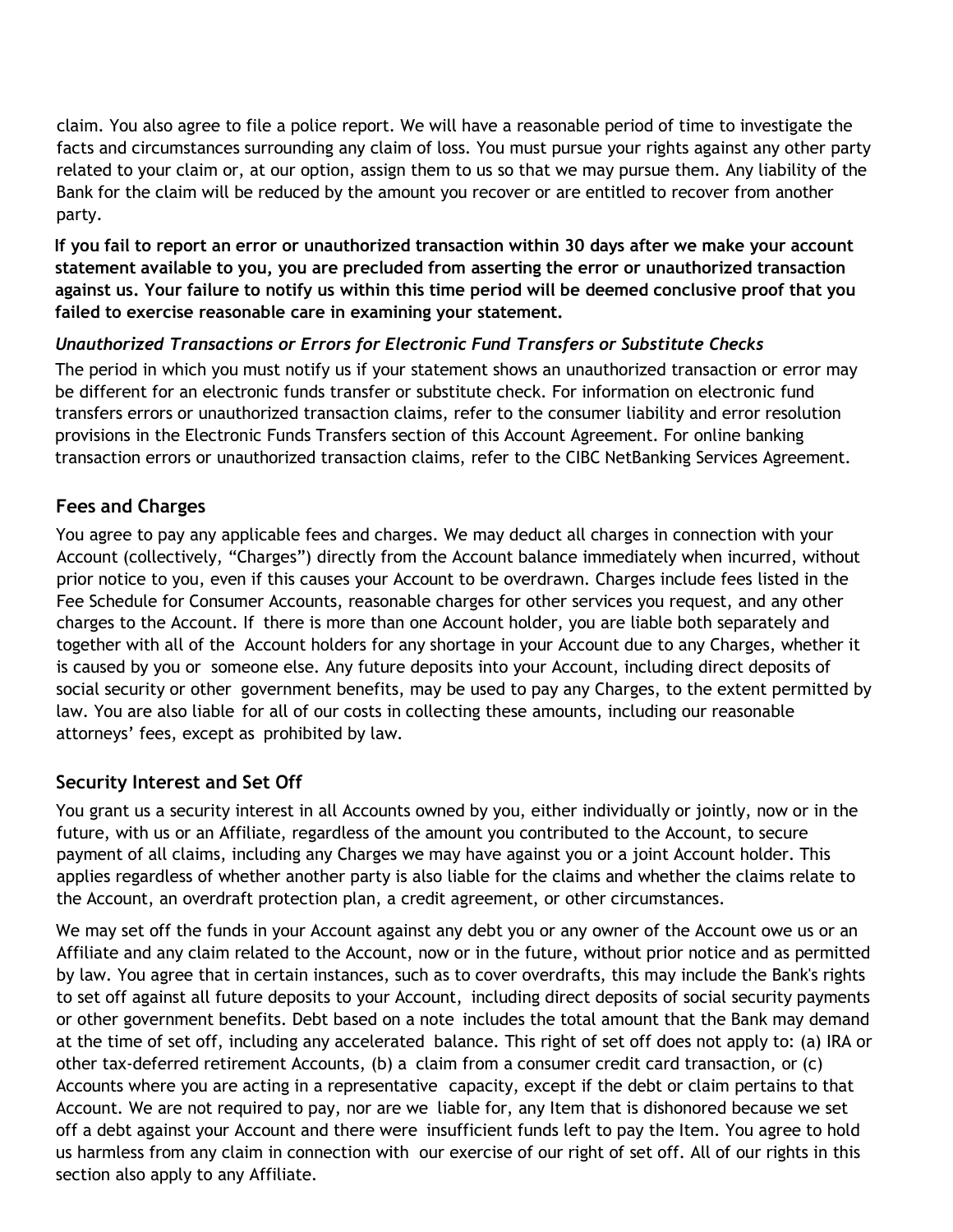The rights granted in this section are in addition to any other rights of the Bank, including the rights the Bank has under other security documents with you.

### **Our Liability**

We are not liable for any actions we take based on your instructions. However, we may not follow your instructions and have no liability if we reasonably believe those instructions create liability for the Bank or do not comply with common banking practices or Applicable Law. You agree that we will only be liable to you to the extent we fail to act with ordinary care and those actions resulted in a direct financial loss to you. **We will not be liable for any indirect, incidental, special, consequential, exemplary, or punitive damages or lost profits or income under this agreement, even if we were advised or should have known of the possibility of those damages or losses.** You agree that the Bank will not be liable to you for any Losses caused by something beyond our reasonable control including a natural disaster; adverse weather conditions; acts of God; acts of terrorism; emergency conditions; a legal constraint or governmental action or inaction; strike or labor stoppage; power failure; the breakdown of any communication or transmission facilities; or any suspension or failure of payments by another bank, including a Federal Reserve Bank.

### **Indemnification, Joint and Several Liability**

In addition to the other terms in this Account Agreement, you agree to indemnify us and hold us harmless from all Losses pertaining to any third party claim related to your Accounts, this Account Agreement, your use of any Account and your breach of any of the terms of this Account Agreement. This indemnification does not apply to our conduct if we failed to exercise ordinary care. You agree that you are individually or jointly liable for any liabilities or Losses including, but not limited to, the indemnification obligations in this section that you or any other joint Account holder or signer may have to the Bank under this Account Agreement. You are liable regardless of whether another party is also liable for the claims and whether the claims relate to the Account, an overdraft protection plan, a credit agreement, or other circumstances.

### **Checks and Item Processing**

### *Check Processing*

We may process Items mechanically by relying on the information encoded along the bottom of the Items. You agree that we have not failed to exercise ordinary care solely because we use an automated system to process Items and do not inspect all Items to determine if they are properly completed, signed and indorsed. If the dollar amount written in words does not match the numerical dollar amount on a Check, we may use either one when paying it. We may determine whether you have sufficient available funds in your Account to pay or return an Item at any time between the time we receive the Item and when we return the Item or send a notice in lieu of return. We are required to make this determination only once but may also review it again. Only one signature is required for us to process an Item, even if the signature card for the Account or other documents state that more than one signature is required.

You must use Checks and other Account documents obtained through or approved by us. The Bank is not responsible for Losses that result from improper or inaccurate printing on documents we do not approve. We may refuse to pay Checks if they are in a form that we cannot mechanically process using our ordinary equipment.

### *Check Cashing*

We may charge a fee to anyone that does not have an Account with us who presents a Check written on your Account to be cashed at one of our branches as provided in our Fee Schedule for Consumer Accounts.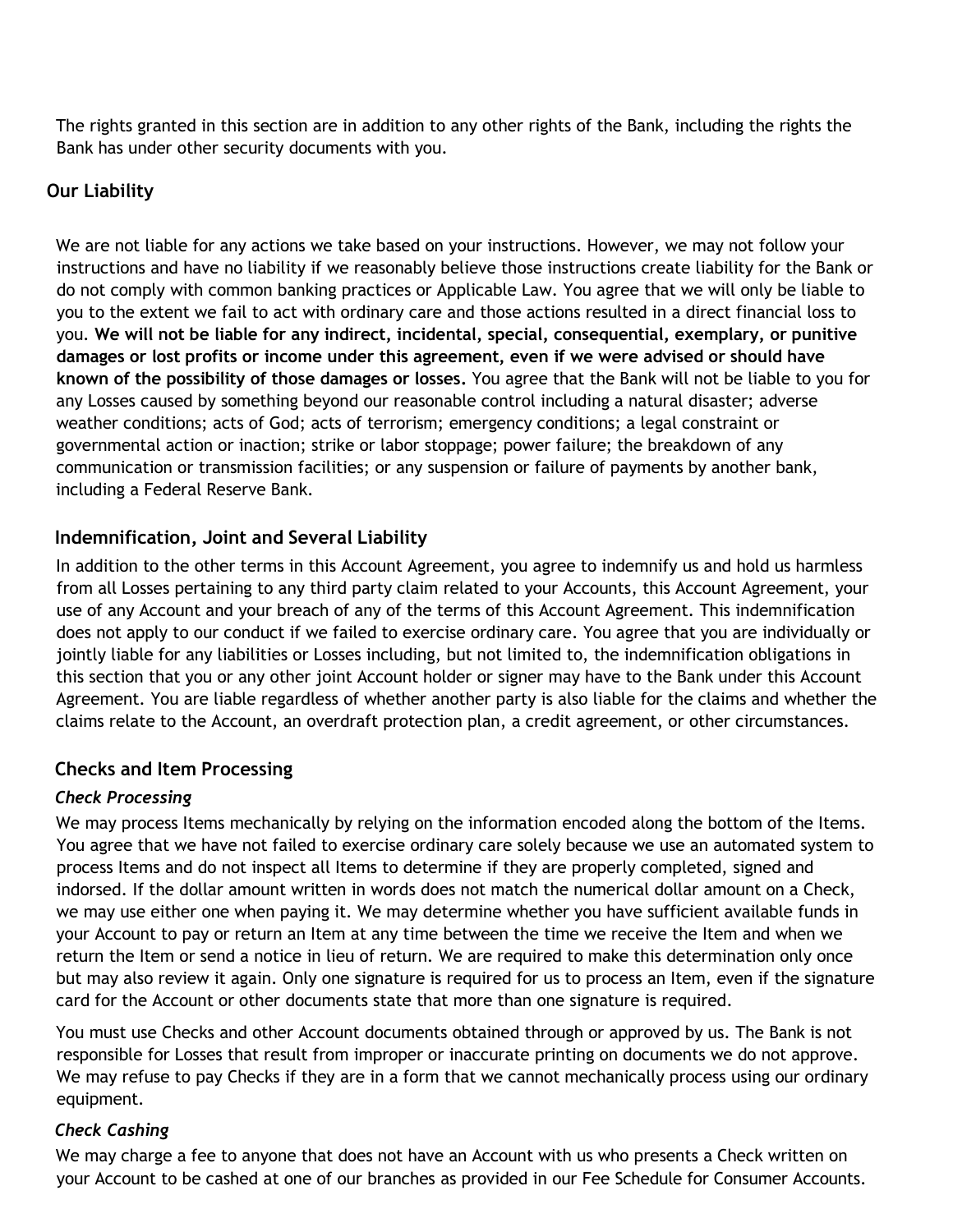We may refuse to cash the Check or may require reasonable identification, including fingerprints. You agree that our refusal to cash a Check will not be considered wrongful dishonor if the person presenting the Check refuses to pay the fee or provide sufficient identification.

### *Stop Payments*

This section addresses stop payment requests for Checks drawn on your Account. (It does not apply to Cashier's Checks.) Rules for stopping electronic fund transfers, such as ACH payments, are addressed in the Electronic Funds Transfers section of this Account Agreement and our online banking agreement with you. We may accept a request to stop payment on a Check from any Account holder or Authorized Signer. A stop payment request will not be effective unless it complies with this section and we have a reasonable opportunity to act on the request and verify that the Check has not been paid.

You must provide us with the Account number, Check number, date, dollar amount and name of the payee of the Check in order for us to process your stop payment request. If this information is not exact, your stop payment request will not be effective and we will not be responsible for failing to stop the payment. If you do not make your stop payment request in writing, upon the Bank's request you must provide us with written confirmation of the information via the stop payment request notification that we send to you or we may not continue to honor it. We will not notify you when your stop payment request expires. A stop payment request may only be released by the person who requested the stop payment. You agree to pay the Stop Payment Fee listed in the Fee Schedule for Consumer Accounts for each stop payment request.

You agree to indemnify the Bank for any damages or expenses, including attorneys' fees, we incur due to your stop payment request. You assign to us all rights against the payee or any other holder of the Check. You agree to notify the Bank promptly if a duplicate check is issued or the original is returned. You agree to cooperate with us in any legal actions that we may take against these parties. State law may permit other limitations on our obligation to stop payments.

### *Restrictive Legends and Stale Items*

We do not honor any restrictive legends on your Checks. Examples of restrictive legends are "must be presented within 90 days" or "not valid for more than \$1,000.00." We may pay any Item when it is presented to us even if it is not dated or dated after we receive it and we received notice that is postdated. We may pay a Check presented for payment more than six months after its date but are not required to do so. If you do not want us to pay a stale-dated Check, you must place a stop payment order on the Check as described in the Stop Payment section of this Account Agreement.

### *Lost, Destroyed, or Stolen Cashier's Checks*

If you are the purchaser or payee of a lost, destroyed, or stolen cashier's Check that has not been paid, you may ask the Bank to replace the Check (or refund the money used to purchase the check if you request a stop payment) 90 days after it was issued. You must complete our form and provide specific information about the Check. You must also provide us with sufficient identification. The Bank has no further liability for the Check after it is replaced or your money is refunded. The Bank, at its option, may replace the Check before the end of the 90 day waiting period.

If the Bank replaces the Check prior to the end of the 90 days or stops payment of the Check, we may require that you provide sufficient indemnification, such as a surety bond or pledged account.

### **Electronic Funds Transfers**

This section contains important information regarding electronic funds transfers (EFT) services, such as automatic deposits and other pre-authorized fund transfers to and from your deposit Accounts. This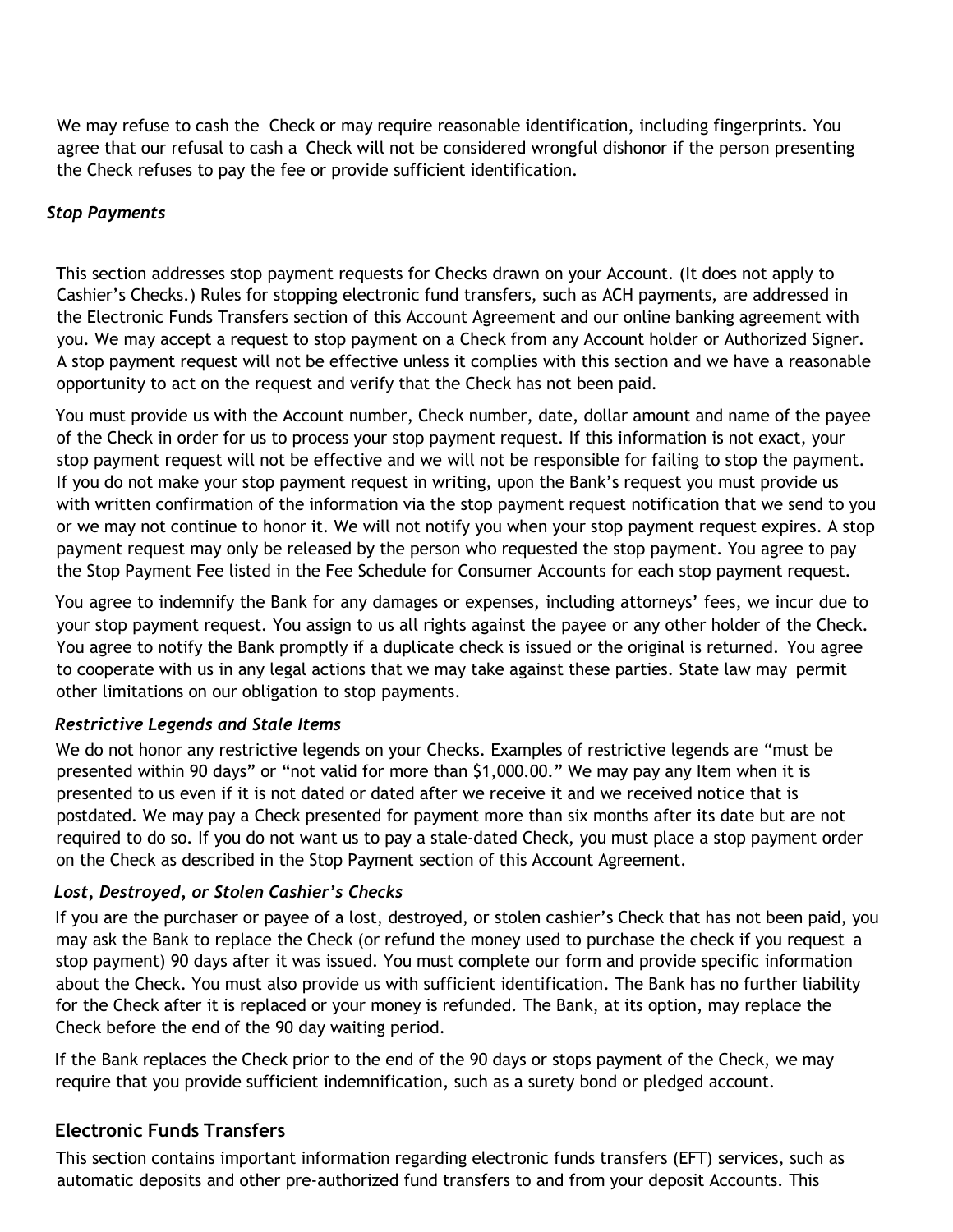section does not apply to wire transfers and other transactions that are not governed by the Electronic Fund Transfers regulation issued by the Board of Governors of the Federal Reserve System.

### *Types of Services*

The types of EFT services we provide are listed below. Some of these services may not be available for certain types of Accounts. Please also see the Transfer Limitations subsection in the Consumer Deposit Accounts section of this Account Agreement for other limitations that may apply to these services.

- 1. **Card services.** Available Card services are described in the ATM and Debit Card Agreement.
- 2. **Electronic funds transfers.** You may authorize a third party to send or receive electronic fund transfers between your Account and an account of a third party in the United States. These transfers may use the ACH or other payments network. You will need to provide your Bank and Account information to the third party to make these transfers (either over the telephone, the Internet, or through some other method). You should only provide this information to trusted third parties whom you have authorized to initiate these electronic fund transfers. You agree that all ACH transactions are bound by the rules and regulations of the National Automated Clearing House Association and any local clearinghouse used to process these transactions, as they may be amended.

Examples of electronic fund transfers include:

Preauthorized credits. You may make arrangements for certain direct deposits, such as payroll and benefits payments, to be made to your Account.

Preauthorized payments. You may make arrangements for automatic one-time or recurring transfers for bill payments from your Account.

If you have a deposit account at our Affiliate, CIBC (Canadian Imperial Bank of Commerce), and initiate funds transfers to or from your CIBC account through CIBC Online Banking to or from your Account at CIBC Bank USA, those transfers are governed by your agreements with CIBC, not your agreements with the Bank.

- 3. **CIBC NetBanking**. If you enroll in CIBC Bank USA's CIBC NetBanking ("CIBC NetBanking") or are enrolled in CIBC NetBanking as part of the online account application for your Account, our online banking service, you may access your Account online by logging onto our website, [www.cibc.com/US,](http://www.cibc.com/US) and using your user identification and password to view your Account information and conduct authorized electronic transactions, including transfers between your designated Bank Accounts, and payments from your Account to a third party. The terms and conditions for CIBC NetBanking are contained in the CIBC NetBanking Services Agreement you receive when you enroll in our online banking service.
- 4. **CIBC Bank USA Automated Telephone Banking**. You may access your Account by telephone at 877- 825-5554, using your personal identification number ("PIN"), to obtain certain Account information and transfer funds between Accounts you maintain with the Bank. We will not be responsible for any losses that you or others incur if we act on any request, order, or instruction we believe to be genuine. We may refuse to make any telephone request.

#### *Documentation*

**Preauthorized credits.** If you have arranged to have direct deposits made to your Account at least once every 60 days from the same person or company, you can call us at 877-448-6500 or use CIBC NetBanking to find out whether or not the deposit has been made.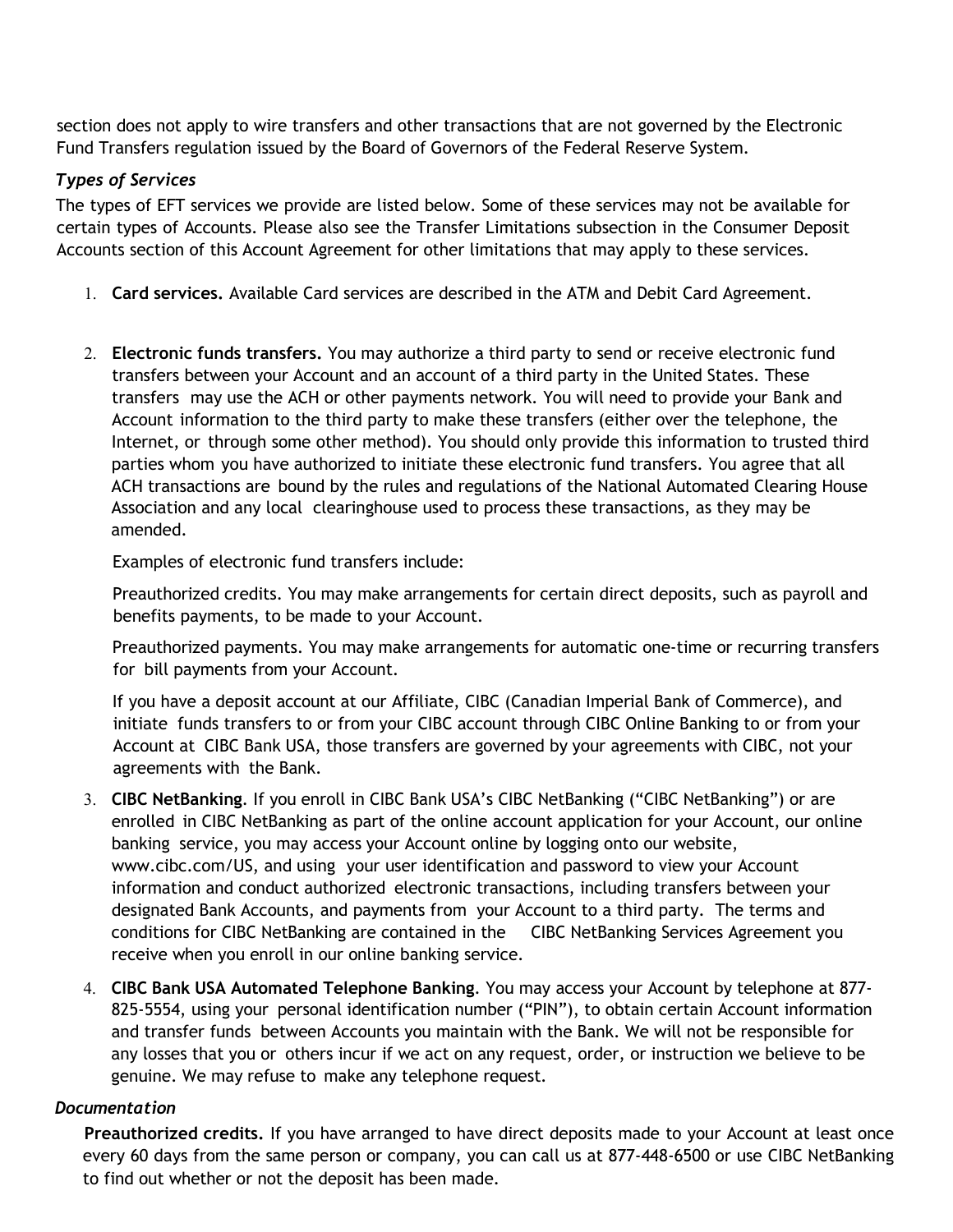**Periodic statements.** You will receive a monthly Account statement from us. Our liability for failure to complete transfers

If we do not complete a transfer to or from your Account on time or in the correct amount according to our agreement with you, we will be liable for your losses or damages. However, there are some exceptions. We will not be liable, for instance:

- If, through no fault of ours, you do not have enough money in your Account to make the transfer;
- If you have an overdraft line of credit and the transfer would go over the credit limit;
- If the automated teller machine where you are making the transfer does not have enough cash;
- If the terminal or system was not working properly and you knew about the breakdown when you started the transfer;
- If circumstances beyond our control (such as fire or flood) prevent the transfer, despite reasonable precautions that we have taken; and
- There are other exceptions stated in the CIBC NetBanking Services Agreement.

#### *Stop payments for preauthorized transfers*

**Right to stop payments and procedures for doing so**. If you have told us in advance to make recurring electronic payments out of your Account, you can stop any of these payments. To do so, call or write us at the telephone number or address listed at the end of this disclosure in time for us to receive your request three business days or more before the payment is scheduled to be made. If you call, we may also require you to put your request in writing within 14 days after you call. A Stop Payment fee will be charged. Please refer to our Fee Schedule for Consumer Accounts for the amount we will charge you for each stop payment order you request.

**Notice of varying amounts**. If these regular payments may vary in amount, the person you are going to pay will tell you, 10 days before each payment, when it will be made and how much it will be. (You may choose instead to get this notice only when the payment would differ by more than a certain amount from the previous payment, or when the amount would fall outside certain limits that you set.) We do not have to accept any requests for recurring payments from your Account if they vary in amount.

**Liability for failure to stop payment of preauthorized transfer**. If you order us to stop one of these payments three business days or more before the transfer is scheduled, and we do not do so, we will be liable for your losses or damages.

#### *Unauthorized transactions*

**Consumer liability for unauthorized transfers**. Tell us **at once** if you believe that an electronic fund transfer has been made without your permission. Calling us is the best way of keeping your possible losses down. You could lose all of the money in your Account. If you tell us within two business days after you learn of the loss or theft, you can lose no more than \$50.00. If you do **not** tell us within two business days after you learn of the loss or theft, and we can prove we could have stopped the unauthorized transaction if you had told us, you could lose as much as \$500.00.

Also, if your statement shows transfers that you did not make, tell us at once. If you do not tell us within 60 days after the statement was mailed to you, you may not get back any money you lost after the 60 days if we can prove that we could have stopped the unauthorized transaction if you had told us in time. We will extend this time period due to extraordinary circumstances (such as a long trip or a hospital stay).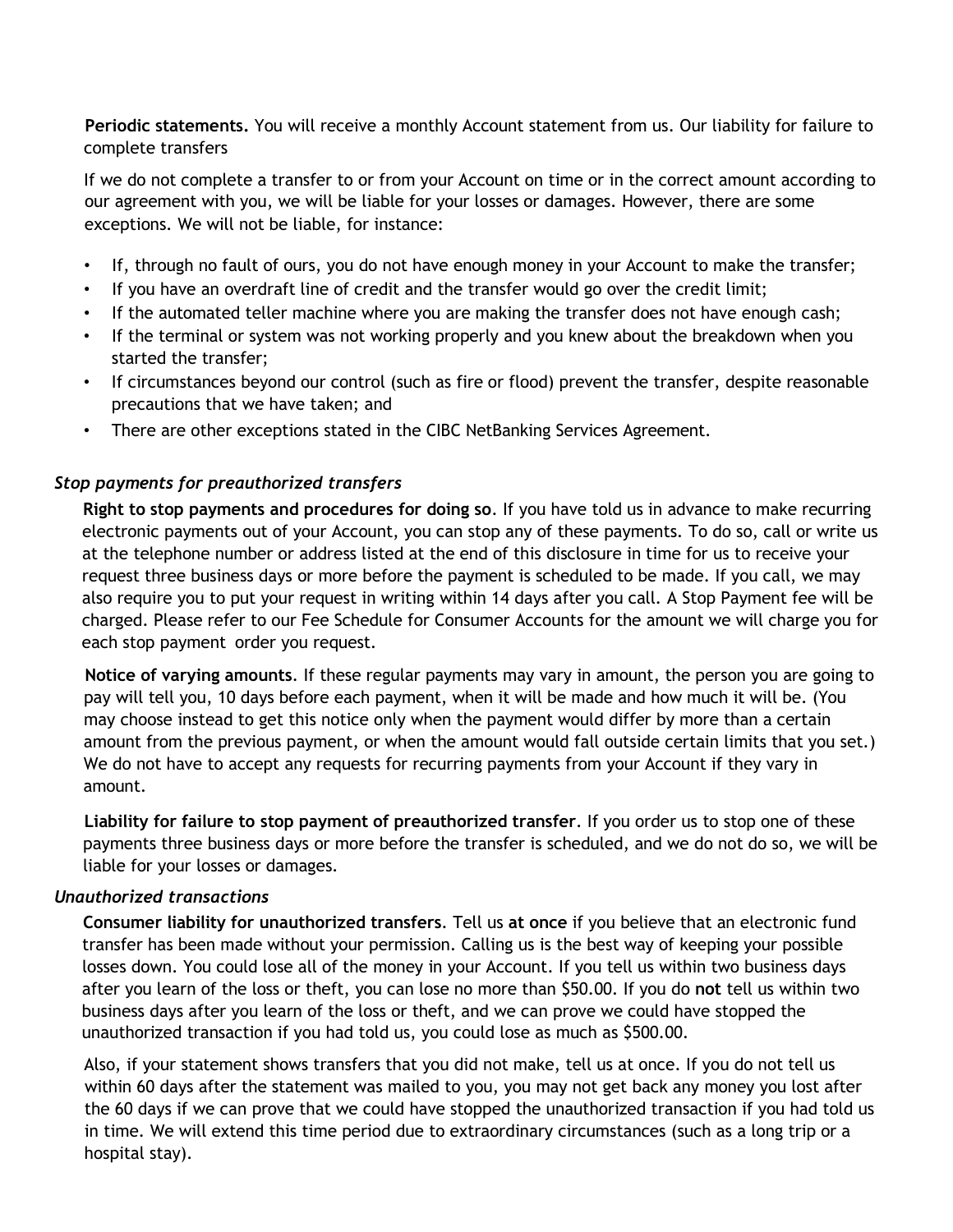**Additional limits on liability for debit Card POS transactions.** You will not be liable for any unauthorized transactions using your debit Card, when used for POS transactions, if: (i) you have exercised reasonable care in safeguarding your Card from unauthorized use, (ii) you have not reported to us two or more incidents of unauthorized use within the prior twelve-month period, and (iii) your Account is in good standing. If any of these conditions are not met, the additional limits on liability stated in this section do not apply and your liability is determined based on the Consumer Liability for Unauthorized Transfers section state above. "Unauthorized use" means that you did not provide the right to use your Card to anyone else directly, by implication or otherwise, and you received no benefit from the "unauthorized" purchase. This additional limitation on liability does not apply to PIN-based transactions. It is also limited to transactions processed by specific Card networks.

**Contact in event of unauthorized transfer**. Call or write us at the telephone number or address listed at the end of this section if you believe a transfer has been made using the information from your Account without your permission.

#### *Error resolution notice*

**In case of errors or questions about your electronic transfers.** Call or write us at the telephone number or address listed at the end of this section, as soon as you can, if you think your statement or receipt is wrong, or if you need more information about a transfer listed on the statement or receipt. We must hear from you no later than 60 days after we sent the FIRST statement on which the problem or error appeared.

Please provide us with the following:

- Your name and Account number (if any)
- Describe the error or the transfer you are unsure about, and explain as clearly as you can why you believe it is an error or why you need more information
- Tell us the dollar amount of the suspected error

If you tell us orally, we may require that you send us your complaint or question in writing within 10 business days.

We will determine whether an error occurred within 10 business days after we hear from you and will correct any error promptly. If we need more time, however, we may take up to 45 days (90 days if the transfer involved a new Account, or a foreign-initiated transfer) to investigate your complaint or question. If we need additional time to investigate this matter, we will provide you with a provisional credit to your Account within 10 business days (20 business days if the transfer involved a new Account) for the amount you think is in error, so that you will have the use of the money during the time it takes us to complete our investigation. If we ask you to put your complaint or question in writing and we do not receive it within 10 business days, we may not credit your Account. We will tell you the results within three business days after completing our investigation. If we decide that there was no error, we will send you a written explanation. You may ask for copies of the documents that we used in our investigation.

### *Confidentiality*

We will disclose information to third parties about your Account or the transfers you make:

- Where it is necessary for completing transfers;
- To verify the existence and condition of your Account for a third party, such as a credit bureau or merchant;
- To comply with government agency or court orders;
- If you give us written permission; or
- As otherwise explained in our separate US Privacy Notice and CIBC Canadian Privacy Policy, as applicable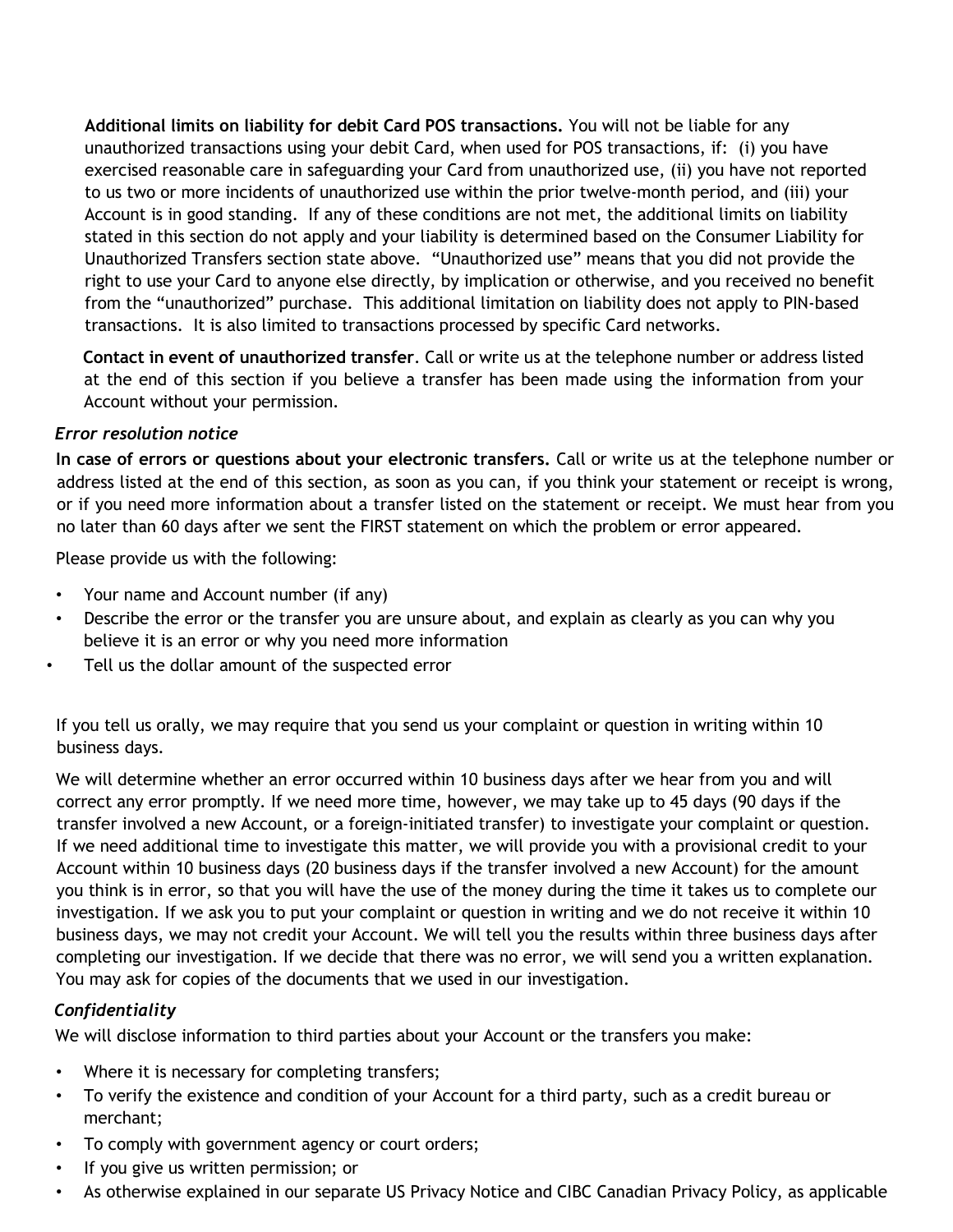#### *Contact Information*

To report unauthorized transfers, stop payments, or errors regarding your Account, please contact us at:

**CIBC Bank USA 6825 West 111th St Worth, Illinois 60482 Attention: Client Support Center 877-448-6500**

### **Wire and Other Funds Transfers**

### **Governing Rules**

This section applies to electronic funds transfers that credit or debit your Account, including wire transfers, that are not governed by Electronic Fund Transfers Act and Regulation E issued by the Federal Reserve and the Electronic Funds Transfer section of this Account Agreement.

You agree that these electronic funds transfers are bound by any rules and regulations then in effect governing the system through which they are conducted. You agree to provide instructions for these funds transfers in writing or as we may otherwise require. We may refuse to originate any funds transfer for any reason at our sole discretion. You cannot cancel or amend funds transfer instructions after they have been accepted by us.

### **Notice**

Credits or debits to your Account made by funds transfers will be listed in your periodic Account statement or other Account information made available to you. We will not be required to provide any other notice to you.

### **Payment and Final Settlement**

If we do not receive final settlement for any funds transfer credited to your Account, you agree that we may reverse the credit to your Account. If we receive satisfactory documentation that a credit entry was made in error or for the wrong amount, we may debit your Account for the amount erroneously credited. You agree to reimburse us if you have insufficient funds in your Account and we are unable to reverse a credit to your Account if we do not receive final settlement or if we are unable to debit your Account for an amount that was credited erroneously.

You also agree to pay us the amount of any fees and charges regarding any funds transfer described in this section.

### **Reliance on Account and Identifying Numbers**

We are not responsible for detecting errors in any funds transfer instructions that you provide to us. You acknowledge that funds transfers may be made on the basis of an account number or other identifying number (including a bank transit routing number) we receive. We and any receiving bank (including any beneficiary's bank and any intermediary bank) may rely on the account number or other identifying number of any bank, person, or bank account specified in the electronic fund transfer instructions even if these numbers identify a different bank, person, or bank account than named in the instruction. You are still obligated to pay the amount of the funds transfer regardless of these or other errors in the instructions.

### **Security Procedures**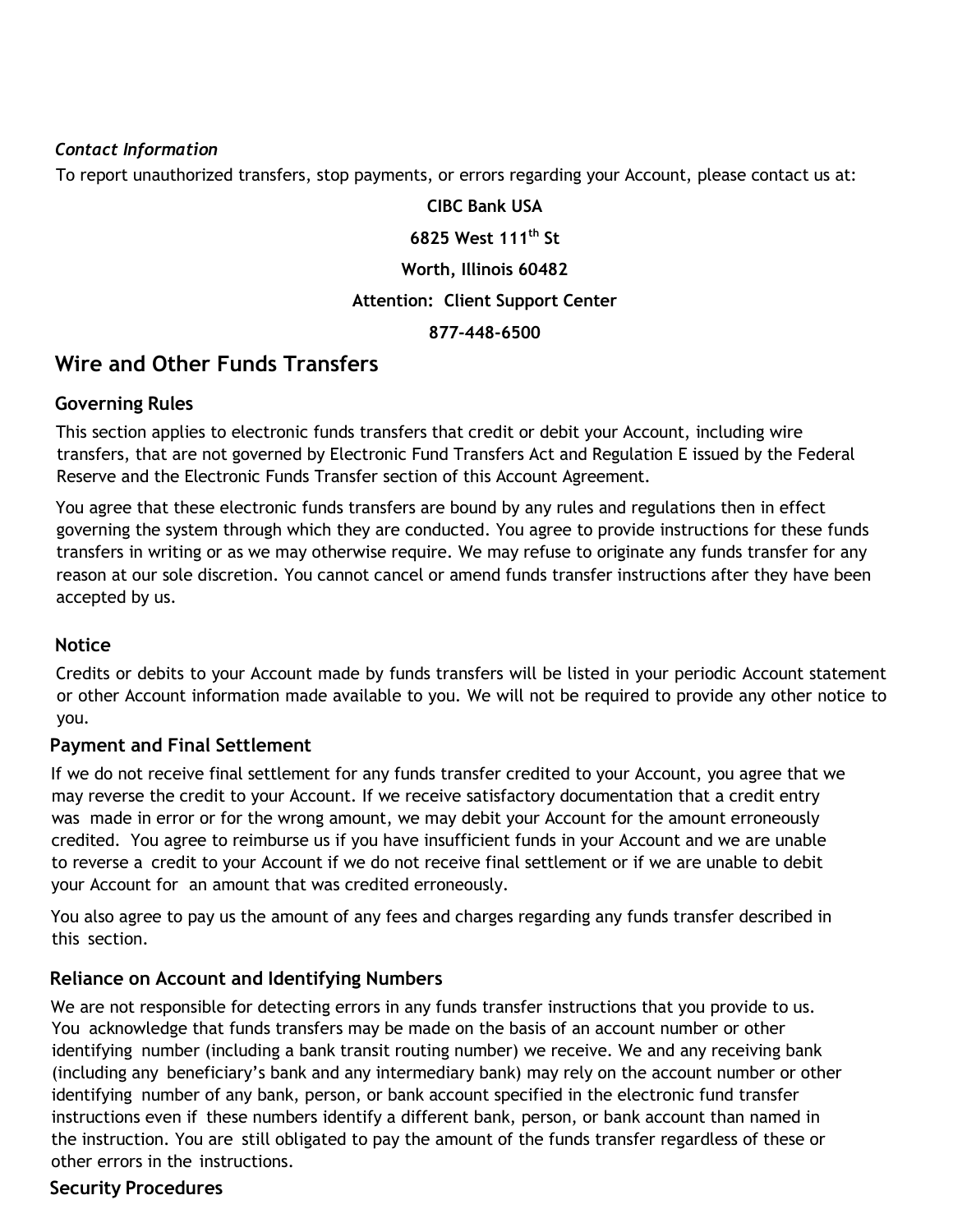We offer certain security procedures for electronic funds transfers, including a "call back" or verification of the request. Your use of an electronic funds transfer constitutes your agreement that our procedures are commercially reasonable. You agree that we are not obligated to accept any instructions that are communicated to us other than in compliance with our approved methods and procedures and are not liable for refusing to act on instructions we do not accept.

### **Unclaimed Property and Dormant Accounts**

We must turn over unclaimed or abandoned property to the State where the Account holder resides or as otherwise required in accordance with Applicable Law. Generally, the funds in your Account are considered unclaimed if you have not initiated any activity or written communication with us regarding your Account. The time period for determining when an Account is abandoned varies by State law.

We are not liable for the funds in your Account once they are turned over to the State. You must contact the State to reclaim them.

We will consider a checking, savings or money market Account dormant if there has been no customer contact or transaction activity for 24 months. Once an Account is dormant, we may stop sending Account statements to you. We must receive a written statement from the Account holder to reinstate a dormant Account. Please refer to the Consumer ATM and Debit Card Agreement for the dormancy periods relating to your debit card.

### **Important Information About Procedures for Opening a New Account**

To assist in protecting you against identity theft, as well as help the government fight the funding of terrorism and money laundering activities, Federal law requires all financial institutions to obtain, verify and record information that identifies each person who opens an Account. This means that when you open an Account, we will ask for your name, address, date of birth and other information that will allow us to identify you. We may also ask for additional information, including your driver's license or other identifying documents.

### **Cash Transaction Reporting**

All financial institutions must gather and report information on certain types of cash transactions to help law enforcement agencies detect illegal activities. We must refuse to handle a transaction if you do not provide us with the information required to complete the report.

### **Credit Verification**

You agree that we may verify your credit and employment history at any time, including by obtaining a credit report from a credit reporting agency in accordance with Applicable Law.

### **Privacy**

We will collect, use and disclose your personal information in accordance with: (1) the US Privacy Notice linked below and (2) if you are a Canadian resident, in accordance with the CIBC Canadian Privacy Policy as described below. This includes sharing information about you and your Account with our Affiliates (as defined in the US Privacy Notice) unless prohibited by Applicable Law, our US Privacy Notice Statement, or an opt-out exercised in accordance with our US Privacy Notice.

For Canadian residents**:** You consent to the collection, use and sharing of your personal information as described in the CIBC Canadian Privacy Policy "Your Privacy is Protected". This includes exchanging information about you within Canadian Imperial Bank of Commerce and its Canadian affiliates (collectively "CIBC"), and with credit bureaus, government institutions or registries, regulators and self-regulatory organizations, other financial institutions, applicable program partners, any references you give us, and other parties as needed for: (i) identifying you; (ii) qualifying you (or someone you are providing a guarantee for) for products and services; (iii) verifying information you give us; (iv) protecting you and CIBC from error and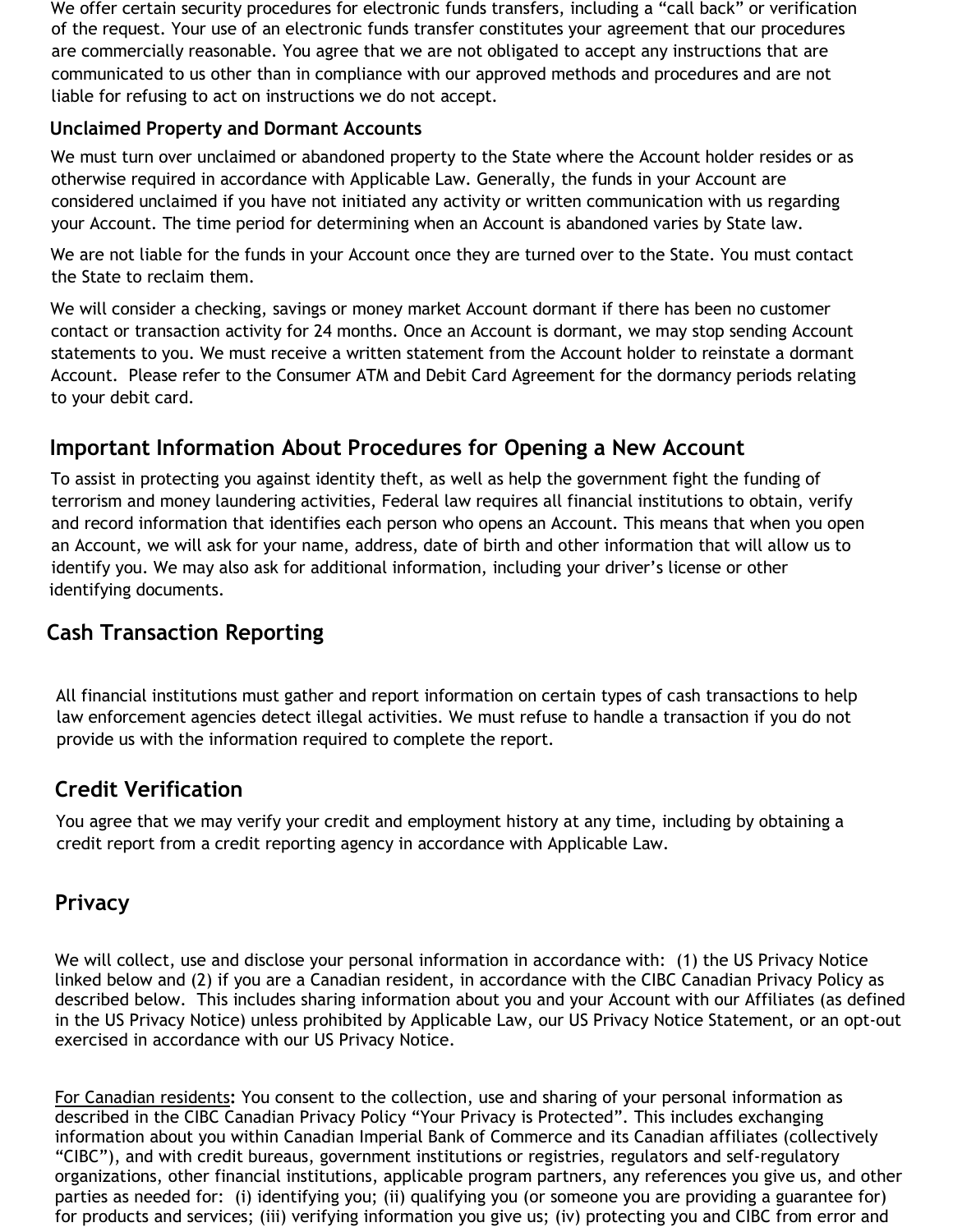criminal activity; (v) facilitating tax and other reporting; (vi) complying with legal and regulatory obligations; or (vii) marketing products and services of CIBC, any CIBC partner program, or other third parties. We may contact you for any of these purposes at the numbers and addresses you have provided to us. If you no longer want to receive marketing from CIBC, you may contact us at 1 800 465-CIBC (2422) at any time. You will not be refused products or services just because you choose not to receive marketing*.* The CIBC Canadian Privacy Policy is available at any Canadian banking centre or on www.cibc.com. This policy may be updated from time to time. The most up-to-date policy will be available on www.cibc.com.

## **Account Disputes**

We may place a hold on the funds in your Account (and prohibit payments or withdrawal of the funds) if there are competing claims for the funds or other disputes involving your Account. We may keep the hold in place until we are satisfied that the dispute has been resolved. We are not liable for any Items that are dishonored due to a hold on your Account in connection with a dispute. Alternatively, we may pay the funds in the Account to an appropriate court for resolution of the dispute. We may charge your Account for all fees and expenses we incur in connection with disputes involving your Account (including reasonable attorneys' fees and our internal expenses).

### **Legal Actions or Claims Affecting Your Account**

If we are served with a subpoena, restraining order, levy, garnishment, citation to discover assets, search warrant, request for information from a government agency, or other court or administrative order pertaining to your Account ("Legal Action"), we will comply with that Legal Action. Any Legal Action is subject to our set off rights. If we determine it is appropriate, we may freeze (or place a hold on) the assets in the Account and not allow any payments out of the Account until we receive a final court determination regarding the Legal Action. We may freeze the assets in the Account even if the Legal Action does not involve all of the Account holders. We have no liability to you if there are insufficient remaining funds to p a y Items because we withdrew or restricted access to the funds in your Account due to the Legal Action. Your Account will be charged a fee for handling the Legal Action as stated in the Fee Schedule for Consumer Accounts. We may also charge your Account for all additional fees and expenses we incur in connection with the Legal Action (including reasonable attorneys' fees and our internal expenses).

### **Security**

You must safeguard your Account number and any access device for your Account. If you learn that any of your Account information or access devices have been lost or stolen, you must notify us immediately. If you fail to protect this information or fail to provide us with notice, you may be liable for the entire amount of any loss from your Account. For more information on liability for unauthorized transaction claims for electronic fund transfers refer to the consumer liability provisions in the Electronic Funds Transfers section of this Account Agreement. If you authorize someone to transact on your Account or provide your access device to someone else, you are liable for all transactions made by that person until we receive written notification from you that the person is no longer authorized to transact on your Account and have a reasonable time to respond.

If you inform us that your Account information has been compromised, we may, in our sole discretion, without any liability to you, (i) close your Account and open a new Account for you; (ii) dishonor any Item you indicated may be lost or stolen; or (iii) pay any Item you instructed us to pay provided you have given us the Item number.

As part of our loss prevention program, we may freeze the balance in your Accounts pending an investigation if we suspect irregular, unauthorized, or unlawful activities in connection with your Account. If we freeze your Account, we will give any notice required by Applicable Law.

### **Electronic Instructions**

At our discretion, we may not act on instructions you give us by facsimile (fax) transmission, email message, or voice mail, unless we agree to do so in writing. No confidential information should be included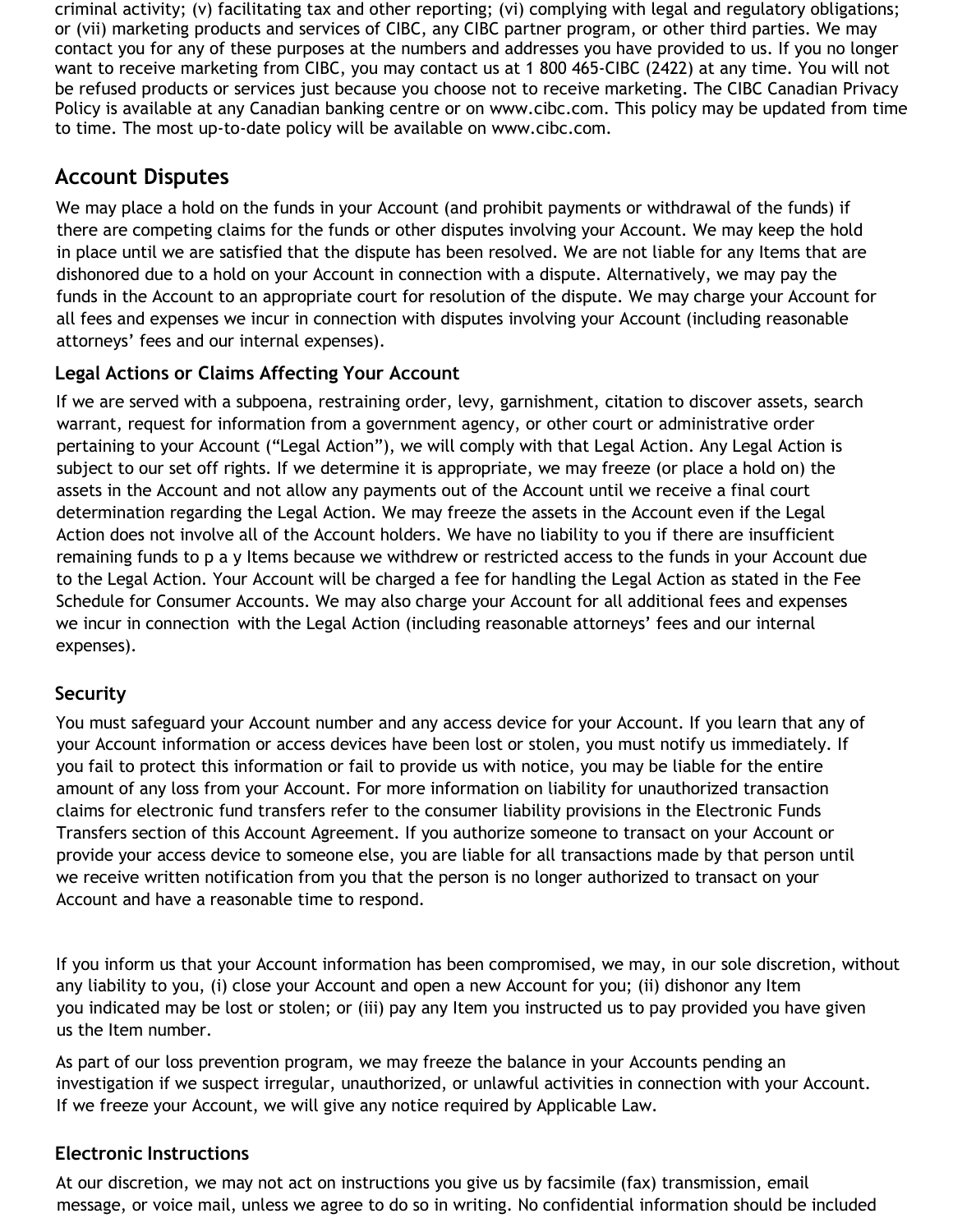in any information that you provide to us through these electronic means because these transmissions may not be secure.

### **Notices, Address or Name Changes**

You must notify us of any change to your address or your name. Unless we agree otherwise, change of address or name must be made in writing by an Account holder or as permitted through our online banking services. We will mail notices to the most current address we have in our records. We may send notices to you electronically at the most recent email address that you provided to the Bank if you elected to receive notices electronically. If there is more than one owner on an Account, we may send notice to any one Account holder. Any notice or deposit mailed to us will be considered delivered when it is actually received by us based on our ordinary business practices. Except as otherwise provided in this Agreement, written instructions you provide to us for your Account remain in effect until we receive written notice from you to change them and have a reasonable amount of time to act upon your request.

If we receive notice from the U.S. or other postal services or its agents that your address has changed, we may send Account statements and other notices regarding your Account to that new address. You agree that any notices that we send in accordance with this section, including any changes to the terms of this Account Agreement, will be considered effective notice to you. If we mail Account statements or other notices to y o u and they are not delivered or are returned to us, we will attempt to contact you by telephone. If we are unsuccessful in contacting you, we may place a hold on your entire account balance until you provide us w i t h notification of your correct address. If we do not have a valid address for an Account for six months or more, we may consider your Account dormant or close the Account.

### **Electronic Communication and Documents**

We may send to you any document for your Account in an electronic form if you have separately agreed with us to receive documents and notices electronically. This may include providing notices, disclosures, or statements to you electronically, instead of in paper form, to the extent permitted by Applicable Law.

### **Telephone Communication**

To improve customer service and for accuracy, security, quality and training purposes, you agree that we may record and monitor your telephone communications with us or our representatives. If you provide us with your cell phone number as a contact number for your Account, you agree that we may contact you at that number. You agree that calls regarding your Accounts with us are not unsolicited.

### **Account Transfers**

You may not transfer, pledge or assign your Account to someone else without our prior written consent. Unless we agree otherwise in writing, our right of set off or prior security interest has priority over rights of the party to whom the Account is transferred, pledged or assigned. If we consent to a transfer, pledge or assignment, we are not required to notify you or anyone else before disbursing any funds from your Account in accordance with what we in good faith believe are the terms of the transfer, pledge or assignment.

### **Illegal Activities**

You agree not to use your Account for any illegal activity, including unlawful internet gambling. We may refuse any transaction we believe may involve illegal activity and any transaction involving gambling.

### **Closing Your Account**

We may close your Account at any time for any reason upon reasonable notice to you. Reasonable notice depends on the circumstances and may vary as required by Applicable law. In some cases, such as when we cannot verify your identity, we suspect fraud, your account has a zero balance, or your account is dormant and overdrawn, we may provide you with notice after the change is made or your Account is closed. In some cases, notice may be provided in the form of a final statement indicating that the account has been closed.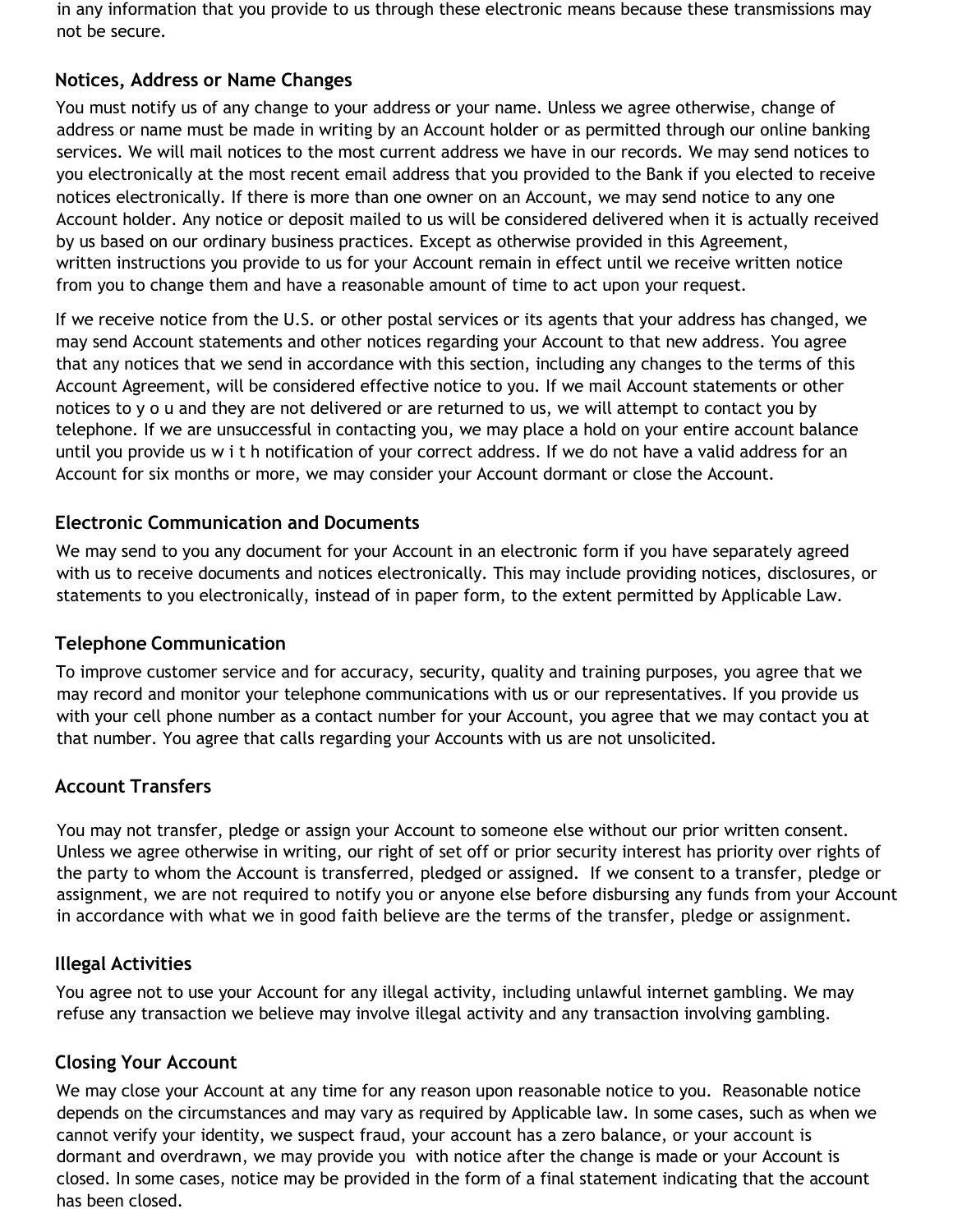If we close your Account, we will send you a notice at the last address listed in our records and a check for any remaining Account balance after deducting all applicable Charges. We may dishonor any Items presented for payment on your Account after it is closed.

You may close your Account at any time subject to the restrictions stated in the Deposit Account Disclosures. If you close your Account, you are responsible for leaving enough money in the Account to cover any outstanding Items to be paid from the Account. We may, but are not required to, reopen any closed Account if we receive a deposit to the Account. We may charge you a fee if you close your Account within 90 days of opening it as provided in the Fee Schedule for Consumer Accounts.

After an Account is closed, we have no obligation to accept deposits or pay any Items, nor do we have any liability if we refuse to honor any Item drawn on the Account. We may inform consumer reporting agencies and other third parties of Accounts closed for misuse, such as excessive overdrafts or check kiting.

### **Amendments**

We may change any term of this Account Agreement at any time. We will provide you with reasonable prior notice of these changes in writing or as otherwise permitted by Applicable Law. If we notify you of a change in any term of your Account Agreement and you do not close your Account when the change becomes effective, you have agreed to the new terms except as required by Applicable Law.

### **Governing Law**

Your Account and this Account Agreement are governed by Applicable Law.

### **Conflicts**

If this Account Agreement conflicts with any statements made by our employees, the terms of this Account Agreement will control. If there is a conflict between the terms of this Account Agreement and the terms of any of the Disclosures, the terms of the applicable Disclosure will control. If there is a conflict between the terms of this Account Agreement and Applicable Law, this Account Agreement will be considered changed only to the extent necessary to comply with the Applicable Law. If any term of this Account Agreement is unenforceable, it will remain enforceable to the extent permitted and all other terms of this Account Agreement will remain in effect.

### **Waiver**

Any delay in enforcing our rights under this Account Agreement will not act as a waiver of our rights and will not affect your obligations under this Account Agreement. If the Bank waives any provision of this Account Agreement, that waiver will apply only on that occasion and does not change or amend the terms of this Account Agreement.

### **Deposit Account Disclosures:**

**CIBC Bank USA** 120 South LaSalle Street Chicago, Illinois 60603 1-877-448-6500 [www.cibc.com/US](http://www.cibc.com/US) **Deposit Account Disclosures For CIBC Bank USA Smart Account Non-Interest Bearing Checking Account**

### **Eligibility Requirements**

The primary owner must be an account owner on a CIBC consumer checking or savings deposit account in good standing or have a personal line of credit (PLC) in good standing at CIBC to open the account. All account owners must be enrolled in CIBC Online Banking or CIBC Mobile Banking with active Card status. All account owners must be U.S. or Canadian residents.

### **Minimum Balance to Open the Account**

There is no required minimum balance to open this account. The account will be closed if no deposits are made to the account within 12 months from the date the account is opened.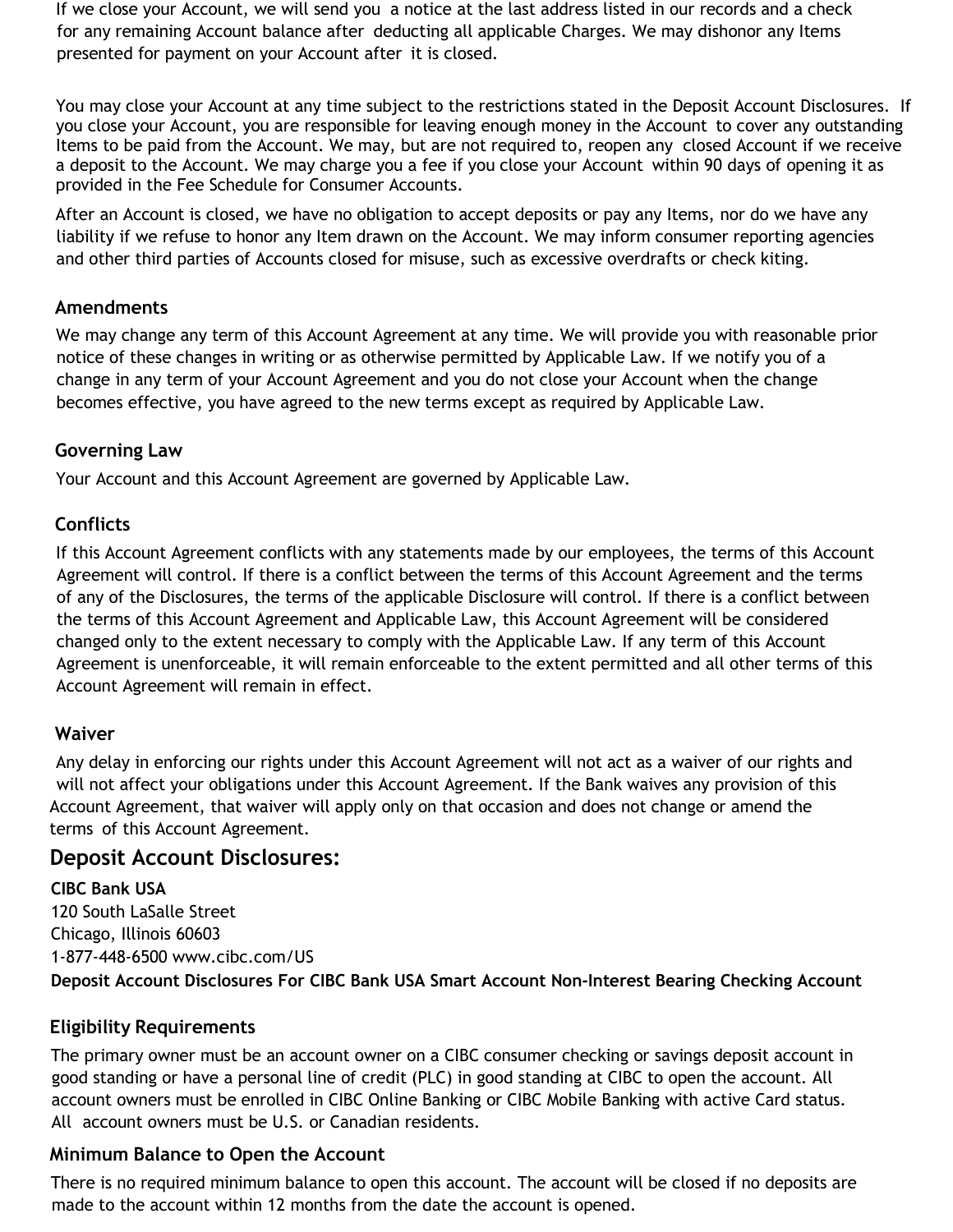### **Fees and Charges (All amounts are in U.S. Dollars):**

### *Monthly Account Maintenance Fee:*

An account maintenance fee of \$4.95 will be charged each month if the daily balance in the account falls below \$3,000.00 on any day of the monthly statement cycle.

### *Debit Transaction Fee:*

A fee of \$1.25 will be charged for each Debit Transaction if you make more than 12 Debit Transactions in a monthly statement cycle. The maximum amount of the Debit Transaction fees charged to the account is capped at \$10.00 per statement cycle. Debit Transaction Fees are waived for each monthly statement cycle where the minimum daily account balance is \$3,000 or more each day of the statement cycle.

The Debit Transaction fee applies to all debit transactions including checks, withdrawals, transfers (debits), preauthorized payments, bill payments, People Pay payments, ATM withdrawals and debit card purchases.

### *Paper Statement Fee:*

A fee of \$2.25 will be charged each monthly statement cycle for paper statements. This fee will not be assessed until the fourth statement cycle. There is no fee to receive monthly account statements electronically. To receive electronic statements instead of paper statements, you must sign up to receive eStatements through CIBC NetBanking after opening the account

### *Other Fees and Charges:*

Please refer to the separate Fee Schedule for Consumer Accounts provided to you in this document for information about other fees and charges associated with this account. A Fee Schedule for Consumer Accounts will be provided to you at the time you open an account, periodically when fees or charges change, and upon request.

### **Processing Order**

Please refer to the Consumer Deposit Account Agreement for important information about the order in which items are paid.

### **Additional Information Regarding Your Account**

- Free CIBC NetBanking (online banking and Bill Payment)
- Free CIBC Bank US Mobile Banking. Message and data rates may apply. Contact your wireless carrier for details.
- Free CIBC Bank USA Automated Telephone Banking.
- 24-hour access to funds through Debit card transactions.
- Free electronic monthly statements available through CIBC NetBanking, including free check images.
- Up to four ATM transaction fees charged at non-proprietary ATMs are refunded, up to a maximum of \$20.00, per monthly statement cycle.

## **Fee Schedule for Consumer Accounts (All amounts are in US Dollars)**

### **Account Fees**

| Excessive savings or money market transaction fee | \$10.00 per occurrence |
|---------------------------------------------------|------------------------|
| Hold mail fee                                     | \$25.00 per request    |
| <b>IRA</b> transfer                               | \$35.00                |
| Online banking and bill pay                       | Free                   |
| Mobile banking                                    | Free                   |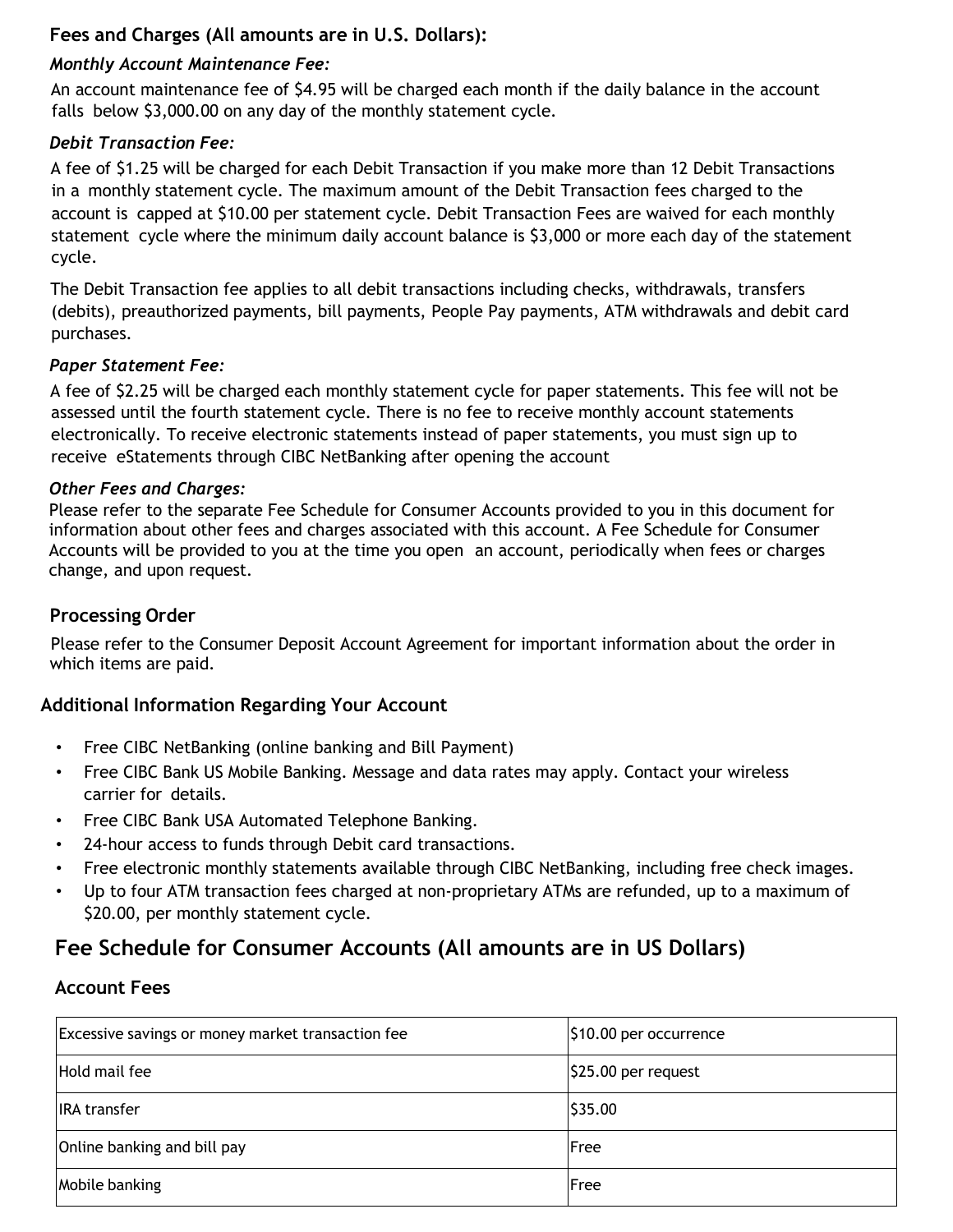| Stop payment       | $\frac{1}{2}$ \$30.00 per check |
|--------------------|---------------------------------|
| Telephone banking  | Free                            |
| Telephone transfer | Free                            |

### **Checks**

| Check cashing for non-clients   | $ $5.00$ per check           |
|---------------------------------|------------------------------|
| Counter checks/temporary checks | $\vert$ \$1.00 per 10 checks |
| Money orders                    | \$3.00                       |
| Official check                  | \$5.00                       |

### **Collections**

| Collections/domestic                        | \$25.00  |
|---------------------------------------------|----------|
| Collections/foreign                         | \$50.00  |
| IRS levy, citation, subpoena or garnishment | \$175.00 |

## **Images and Photocopy Requests**

| Copy per check or deposit item | \$5.00 |
|--------------------------------|--------|
| Copy per statement             | \$5.00 |

### **International Services**

| Immigration letter      | Free    |
|-------------------------|---------|
| Foreign currency orders | Varies  |
| Foreign draft           | \$30.00 |

# **Overdraft Fees and Returned Payments**

| \$10.00 per transfer |
|----------------------|
| \$10.00              |
|                      |

#### **Research**

| Account activity (since last statement date) | Free                                                 |
|----------------------------------------------|------------------------------------------------------|
| Account research                             | $\frac{1}{2}$ \$25.00 per half hour, \$25.00 minimum |
| <b>Balance inquiry</b>                       | Free                                                 |

### **Wire Services**

| Wire transfer, incoming               | Free    |
|---------------------------------------|---------|
| Wire transfer, outgoing domestic      | \$30.00 |
| Wire transfer, outgoing international | \$40.00 |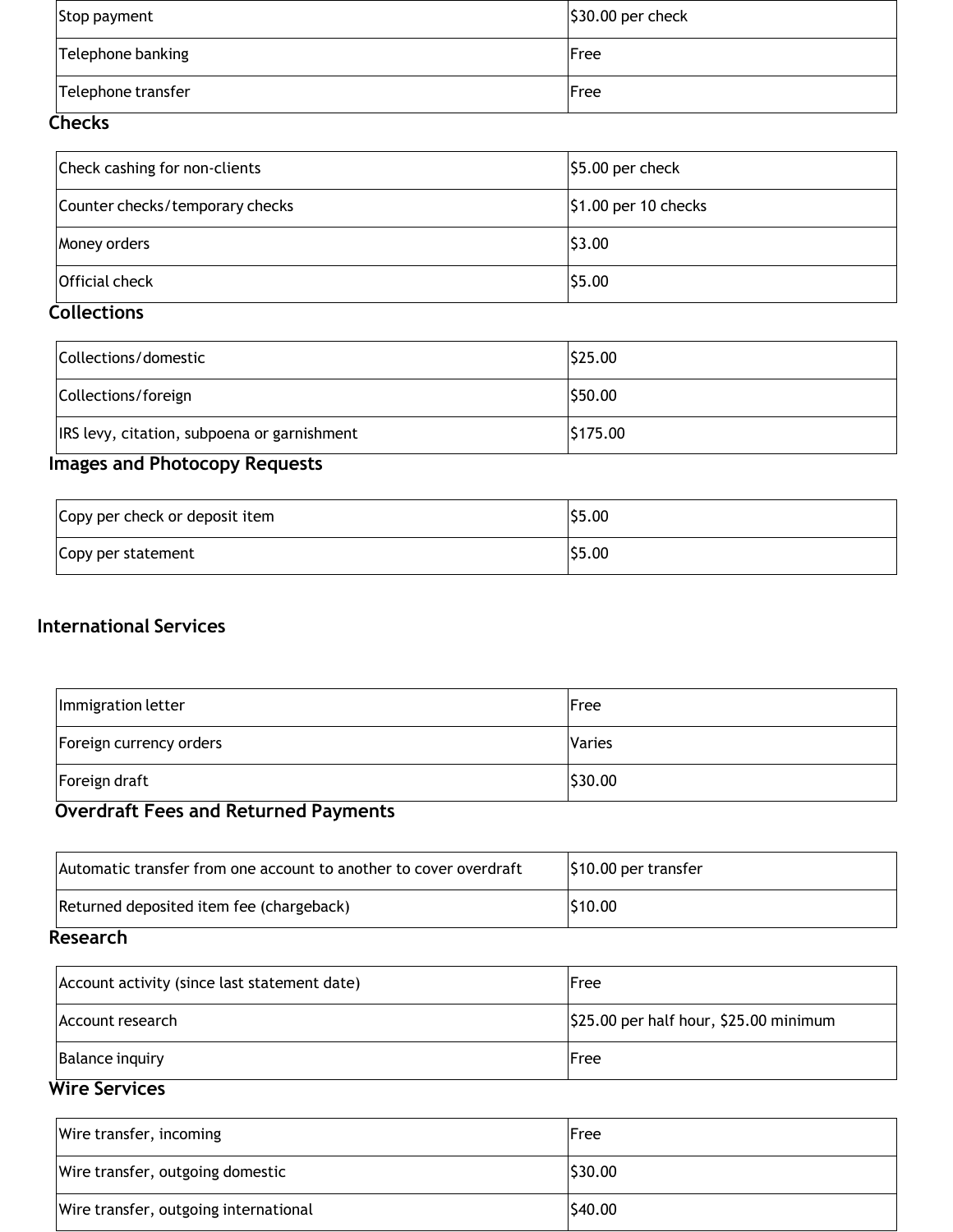#### **Additional Services and Fees**

| Coin counting - customer only         | Free   |
|---------------------------------------|--------|
| Messenger service/armored car service | Varies |
| Notary service                        | Free   |
| Savings bond redemption               | Free   |

Additional fees and charges that apply to your account are stated in the Deposit Account Disclosures.

## **Funds Availability Disclosure**

### **Your Ability to Withdraw Funds**

This Funds Availability Disclosure applies to all "transaction" Accounts. Transaction Accounts, in general, are Accounts that permit an unlimited number of payments to third persons and an unlimited number of telephone and preauthorized transfers to other Accounts of yours with us. Checking Accounts are the most common transaction Accounts.

Our policy is to make funds from your cash and check deposits available to you on the first business day after the day we receive your deposit. Electronic direct deposits will be available on the day we receive the deposit.

Once they are available, you can withdraw the funds in cash, and we will use the funds to pay checks that you have written.

For determining the availability of your deposits, every day is a business day, except Saturdays, Sundays, and federal holidays.

### **Illinois Offices – Cutoff Times**

Cut-off time for deposits at Illinois offices will vary by location. The cut-off time for deposits is the Lobby Hours closing time ("Closing Time") of the office where the deposit is made, which is no earlier than 4:00 PM CT Monday through Friday. If you make a deposit at an Illinois office before Closing Time on a Business Day that we are open, we will consider that day to be the day of your deposit. However, if you make a deposit at an Illinois office on a Business Day after the Closing Time, or on a day we are not open, we will consider that the deposit was made on the next Business Day we are open. For a listing of offices locations and hours, please visit our website at [https://us.cibc.com/en/about-us/locations.html.](https://us.cibc.com/en/about-us/locations.html)

### **Offices Located Outside Of Illinois Cutoff Times**

If you make a deposit at an office located outside of Illinois on a business day that we are open and that occurs before 4:00 P.M. Monday through Friday, we will consider that day to be the day of your deposit. However, if you make a deposit at an office located outside of Illinois after 4:00 P.M. Monday through Friday, or on a day we are not open, we will consider that the deposit was made on the next business day we are open.

All times mentioned above refer to the respective local times for each location.

### **Automated Teller Machines ("ATM" or "ATMs") Cutoff Times**

If you make a deposit at an ATM on a business day that we are open and that occurs before 2:00 P.M. Monday through Friday, we will consider that day to be the day of your deposit. However, if you make a deposit at an ATM after 2:00 P.M. Monday through Friday, or on a day we are not open, we will consider that the deposit was made on the next business day we are open.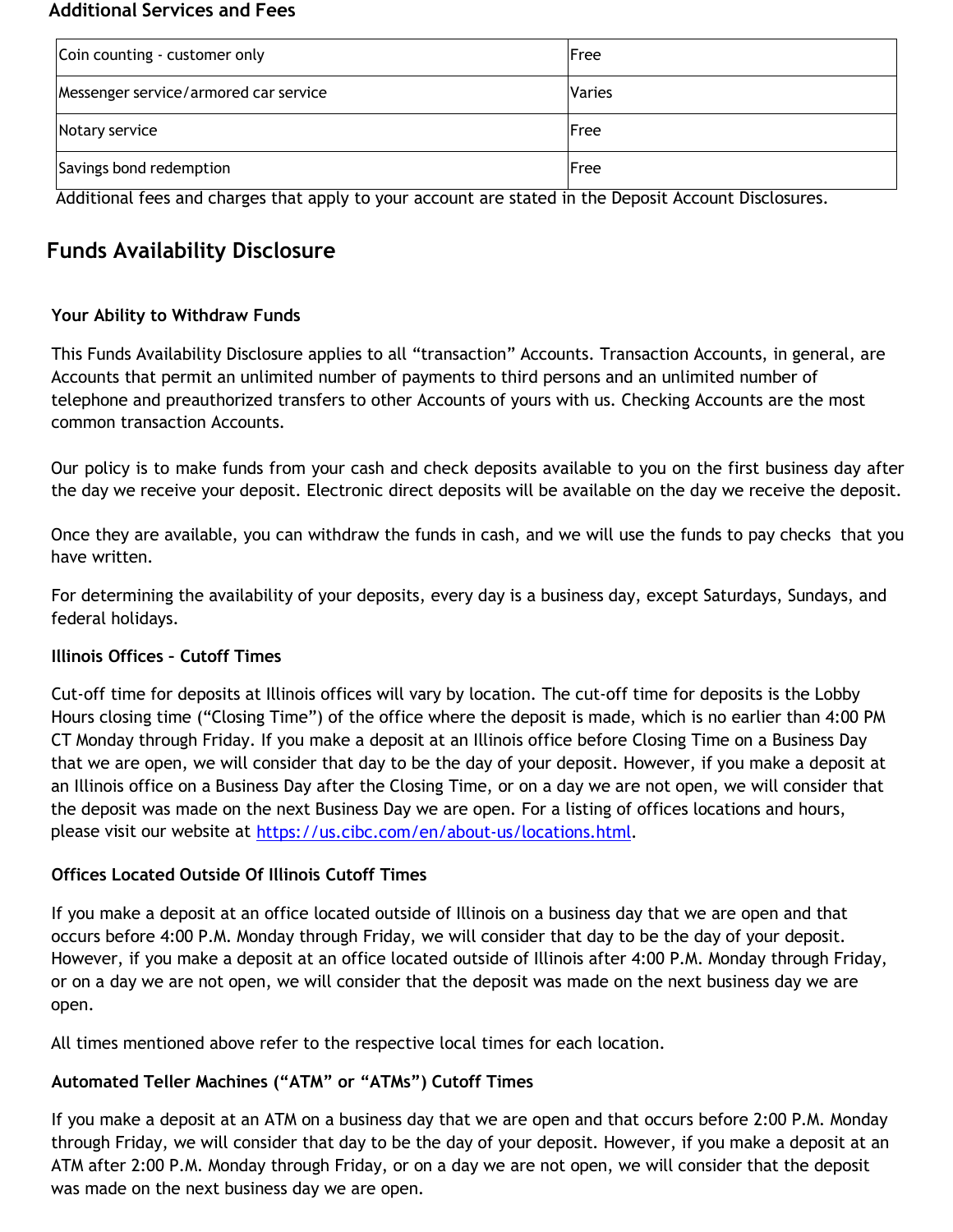All times mentioned above refer to the respective local times for each location.

### **Longer Delays May Apply**

In some cases, we will not make all of the funds that you deposit by check available to you on the first business day after the day of your deposit. Depending on the type of check that you deposit, funds may not be available until the second business day after the day of your deposit. However, the first \$225 of your deposits will be available on the first business day.

If we are not going to make all of the funds from your deposit available on the first business day, we will notify you at the time you make your deposit. We will also tell you when the funds will be available. If your deposit is not made directly to one of our employees, or if we decide to take this action after you have left the premises, we will mail you the notice by the day after we receive your deposit.

If you will need the funds from a deposit right away, you should ask us when the funds will be available.

In addition, funds you deposit by check may be delayed for a longer period under the following circumstances:

- We believe a check you deposit will not be paid;
- You deposit checks totaling more than \$5,525 on any one day;
- You redeposit a check that has been returned unpaid;
- You have overdrawn your Account repeatedly in the last six months;
- There is an emergency, such as failure of computer or communications equipment

We will notify you if we delay your ability to withdraw funds for any of these reasons, and we will tell you when the funds will be available. They will generally be available no later than the seventh business day after the day of your deposit.

### **Special Rules for New Accounts**

If you are a new customer, the following special rules will apply during the first 30 days your Account is open:

- Funds from electronic direct deposits to your Account will be available on the day we receive the deposit.
- Funds from deposits of cash, wire transfers, and the first \$5,525 of a day's total deposits of cashier's, certified, teller's, travelers, and federal, state and local government checks will be available on the first business day after the day of your deposit if the deposit meets certain conditions. For example, the checks must be payable to you (and you may have to use a special deposit slip). The excess over \$5,525 will be available on the seventh business day after the day of your deposit. If your deposit of these checks (other than a U.S. Treasury check) is not made in person to one of our employees, the first \$5,525will not be available until the second business day after the day of your deposit.
- Funds from all other check deposits will be available on the seventh business day after the day of your deposit.

### **Substitute Checks and Your Rights**

As our client, we think it is important for you to know about substitute checks.

### *What Is a Substitute Check?*

To make check processing faster, federal law permits banks to replace original checks with "substitute checks." These checks are similar in size to original checks with a slightly reduced image of the front and back of the original check. The front of a substitute check states: "This is a legal copy of your check. You can use it the same way you would use the original check." You may use a substitute check as proof of payment just like the original check.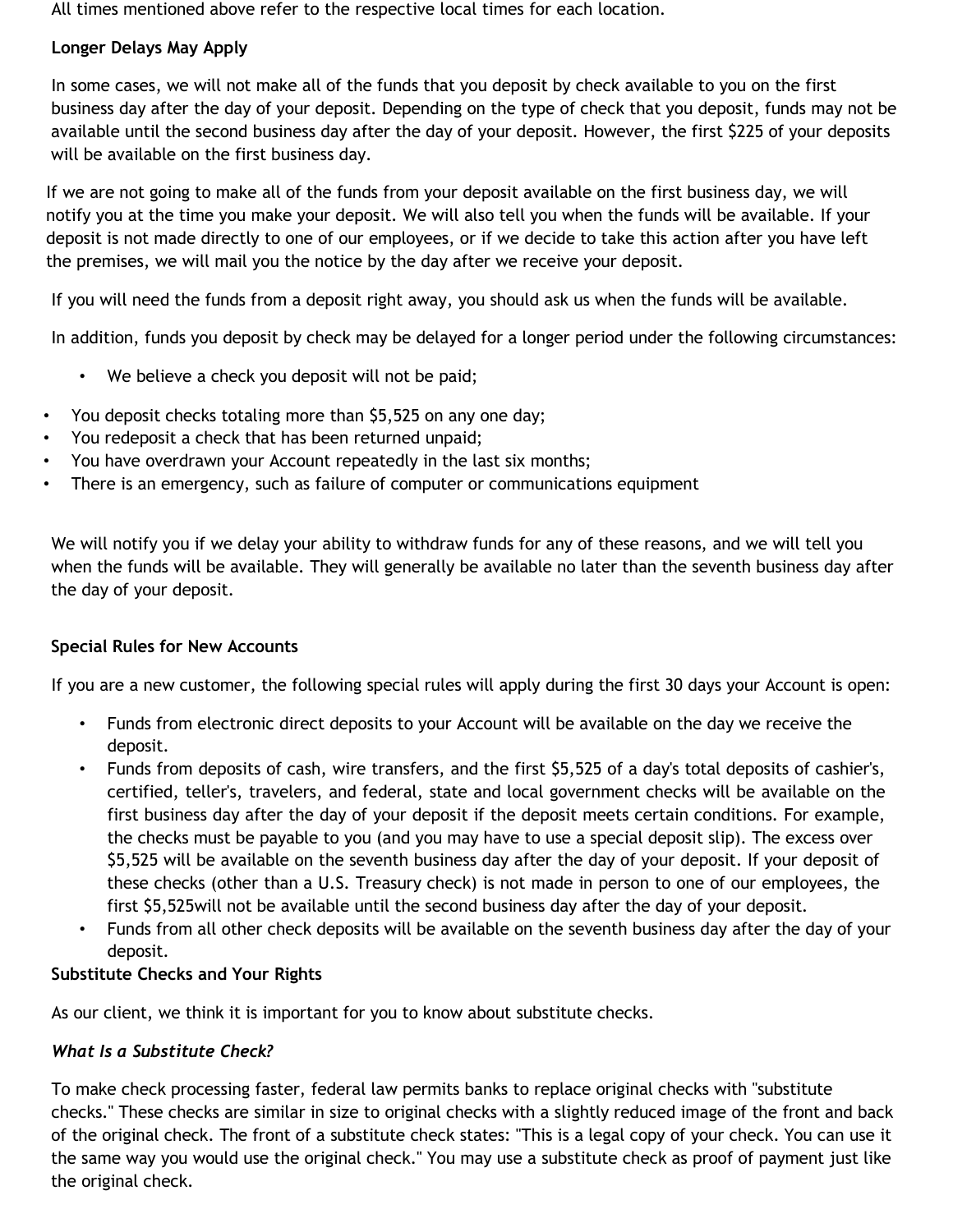Some or all of the checks that you receive back from us may be substitute checks. This notice describes rights you have when you receive substitute checks from us. The rights in this notice do not apply to original checks or to electronic debits to your Account. However, you have rights under other law with respect to those transactions.

### *Substitute Check Image*

So you will recognize substitute checks when you receive them, we have included an image of a sample substitute check. The numbers listed below the image correspond with the numbers on or near the substitute check image and the corresponding text explains the various components of a substitute check. These numbers correspond with the numbers on the Substitute Check Image:



- An image of the original check appears in the upper right-hand corner of the substitute check.
- A substitute check is the same size as a standard business check.
- The information in asterisks relates to the "reconverting bank"—the financial institution that created the substitute check.
- The information in brackets (appears sideways facing check image) relates to the "truncating bank" the financial institution that took the original check out of the check processing system.
- The Legal Legend states: This is a LEGAL COPY of your check. You can use it the same way you would use the original check.
- The MICR lines at the bottom of the image of the original and at the bottom of the substitute check are the same except for the "4" at the beginning of the MICR line on the substitute check, which indicates that it is a substitute check being moved forward for collection purposes. It is also possible for the MICR line on the substitute check to begin with a "5" if the item is being returned. The rest of the MICR line is the same as the original check to ensure that it is processed as though it were the original.

### *What Are My Rights Regarding Substitute Checks?*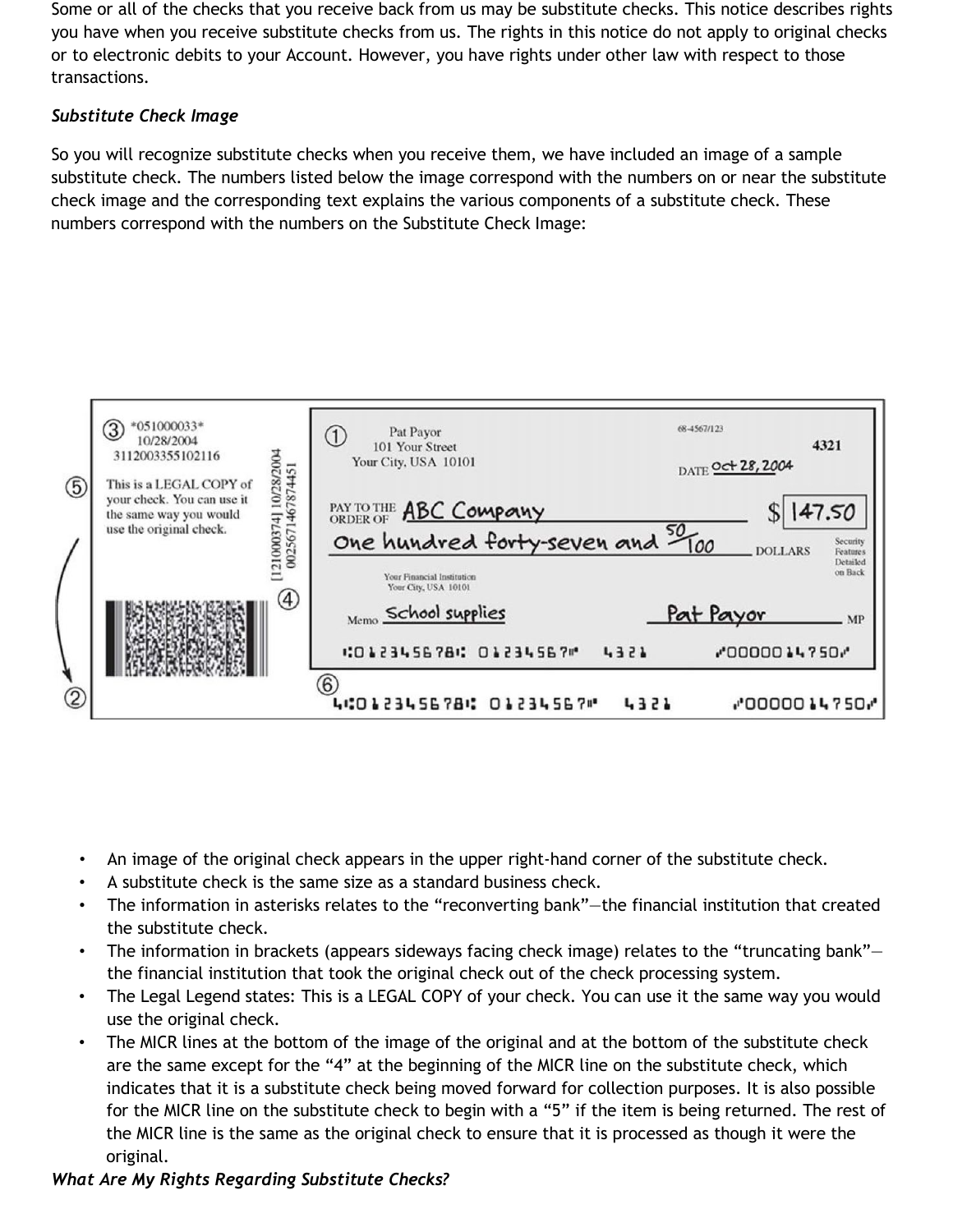In certain cases, federal law provides a special procedure that allows you to request a refund for losses you suffer if a substitute check is posted to your Account (for example, if you think that we withdrew the wrong amount from your Account or that we withdrew money from your Account more than once for the same check). The losses you may attempt to recover under this procedure may include the Amount that was withdrawn from your Account and fees that were charged as a result of the withdrawal (for example, bounced check fees).

The amount of your refund under this procedure is limited to the amount of your loss or the amount of the substitute check, whichever is less. You also are entitled to interest on the amount of your refund if your Account is an interest-bearing Account. If your loss exceeds the amount of the substitute check, you may be able to recover additional amounts under other law.

If you use this procedure, you may receive up to \$2,500 of your refund (plus interest if your Account earns interest) within 10 business days after we received your claim and the remainder of your refund (plus interest if your Account earns interest) not later than 45 calendar days after we received your claim.

We may reverse the refund (including any interest on the refund) if we later are able to demonstrate that the substitute check was correctly posted to your Account.

### *How Do I Make a Claim for a Refund?*

If you believe that you have suffered a loss relating to a substitute check that you received and that was posted to your Account, please contact us at **877-448-6500** or in writing at **CIBC Bank USA 6825 West 111th Street, Worth, Illinois 60482**. You must contact us within 40 calendar days of the date that we mailed (or otherwise delivered by a means to which you agreed) the substitute check in question or the Account statement showing that the substitute check was posted to your Account, whichever is later. We will extend this time period if you were not able to make a timely claim because of extraordinary circumstances.

Your claim must include:

- 1. A description of why you have suffered a loss (for example, you think the amount withdrawn was incorrect);
- 2. An estimate of the amount of your loss;
- 3. An explanation of why the substitute check you received is insufficient to confirm that you suffered a loss; and
- 4. A copy of the substitute check or the following information to help us identify the substitute check: the check number, the amount of the check, and the name of the person to whom you wrote the check.

### **IMPORTANT CONTACT NUMBERS:**

Client Support Center

(877) 448-6500

ATM/Debit Card (Lost/Stolen)

(800) 236-2442

CIBC Bank USA Automated

Telephone Banking

(877) 825-5554